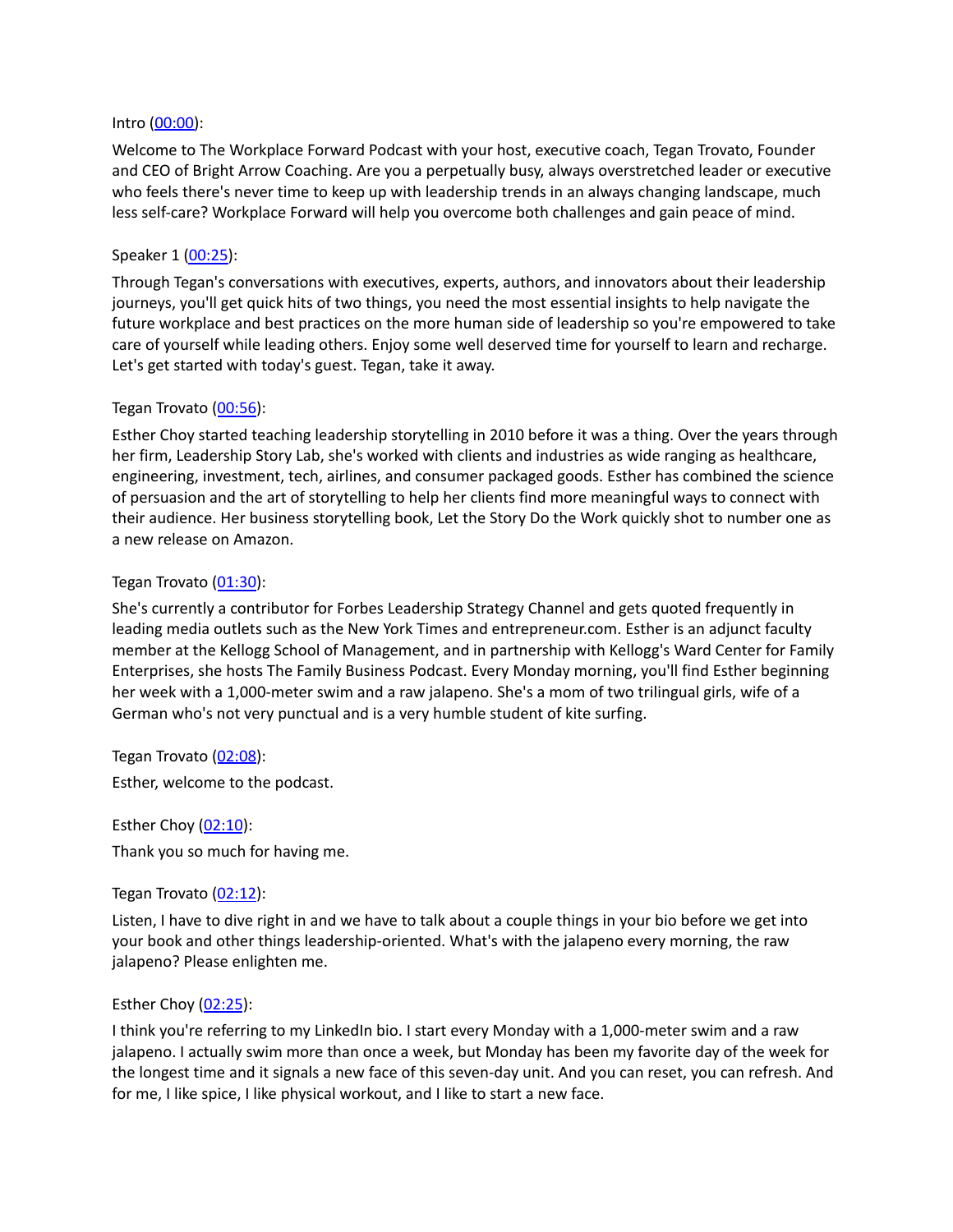Esther Choy ([03:02](https://www.rev.com/transcript-editor/Edit?token=jLknEdfzKrB_XpzKtq6J_AXfR9-XPZxbQr1sU1jTHDjaKrD5r1A0pxtiT6vStjQQRLHC_XtPe1xJp4Y0Q-pxzH3_RRM&loadFrom=DocumentDeeplink&ts=182.45)):

No matter what happened in the past immediate or longer past, every seven days, you get a renewal. So I like to start it with a bank, and for me is swimming and a raw jalapeno.

Tegan Trovato ([03:16\)](https://www.rev.com/transcript-editor/Edit?token=UsQgkT_0OAnZ5GuKSAetTWxzEhvH2sURibL-JSEvZaUg--IMISV0SSJwxZNTmXQslzuyRCFlB2RLEL692GCRjb1hO04&loadFrom=DocumentDeeplink&ts=196.31):

That is a spicy life. I love it. And I love how you're reframing for lots of folks who are listening, what Monday could look, feel like and mean to us, right?

Esther Choy ([03:28](https://www.rev.com/transcript-editor/Edit?token=uJftjsyNTSMRLflQBhys1wpw3JhtaNT5SJFC2JiJ3e6RbE5HM9d4PrUTi8qDKVIOsmK5K4P87qhYMoenaj1mlKHxdw8&loadFrom=DocumentDeeplink&ts=208.61)):

Yeah. I understand TGIF, I understand that we all need breaks, nobody can keep on running forever. And for me, the fact that we get to restart and have a fresh start relative to speaking every single Monday, it's a gift.

Tegan Trovato ([03:50\)](https://www.rev.com/transcript-editor/Edit?token=A4ZIdDSaLqu-WllMIi8PjEdONoAjPFL4luh8r_k_OasbIpApE1HeihKQsxB7N5gqL1lcuGUpWpyU8tcQhDpFzCATBbg&loadFrom=DocumentDeeplink&ts=230.95): Yes.

Esther Choy  $(03:51)$  $(03:51)$  $(03:51)$ :

And I take it seriously and I do what I need that works for me. I don't recommend it to everyone, but I do recommend that everybody should find what refresh and rejuvenate them. And then start their beginning point of the week with just that.

Tegan Trovato  $(04:12)$  $(04:12)$ : Yes, I love it. And maybe even every day, I just recently started doing my workout first thing.

Esther Choy  $(04:22)$  $(04:22)$  $(04:22)$ : Amen.

Tegan Trovato ([04:23\)](https://www.rev.com/transcript-editor/Edit?token=N4Db2esodrq8ldd6I9K_uMjZkaf69kJoc3ZUQt8o6uyqLu6dT2fW_Hc7aIEpPEDSk1NC5OiRTXSQFDE64ZjduQ6aSs4&loadFrom=DocumentDeeplink&ts=263.8):

By first thing, I mean, we get up, we get going, we have a two-year-old right now, so we get our routine with her. But before I start my workday, my first hour of my "workday" is devoted to bringing up my energy and tending to my health. And that's new for me. It used to be I'd fit it in where it worked.

Esther Choy ([04:44](https://www.rev.com/transcript-editor/Edit?token=D_Bsmil84djCUnVZSeg6kJkyzi4xI4qoLGSIQiWSvGakyGk9r9jLDsmrRQELFhCbFtqtEHO5SFD-2UcVjf6kbU3Lg7Y&loadFrom=DocumentDeeplink&ts=284.46)):

And what do you notice that the difference since this is a new routine for you?

Tegan Trovato  $(04:48)$  $(04:48)$ :

Interesting, it balances out my energy for the rest of the day, and I end every week, nailing whatever my, my goal was for the week. Whether it's minutes, lifting a certain amount of weight or a certain number of times. Just back to the point of balancing my energy, there's no afternoon crashes, so it's something it does for my personal physiology that it lifts me and it keeps the energy even all day. Where before I would fit it in wherever I could, and I didn't have top energy for that workout, and then sometimes afternoon crashes.

Tegan Trovato ([05:20\)](https://www.rev.com/transcript-editor/Edit?token=9fBWhFFSJw2T3_ZBT-JftUj8jl8JX1EhW_JEFRhtcsNbkjcqt99tSJ8FHiZkhqQBfPhjY-XoG5XGR8ozQmOHzwfV864&loadFrom=DocumentDeeplink&ts=320.96):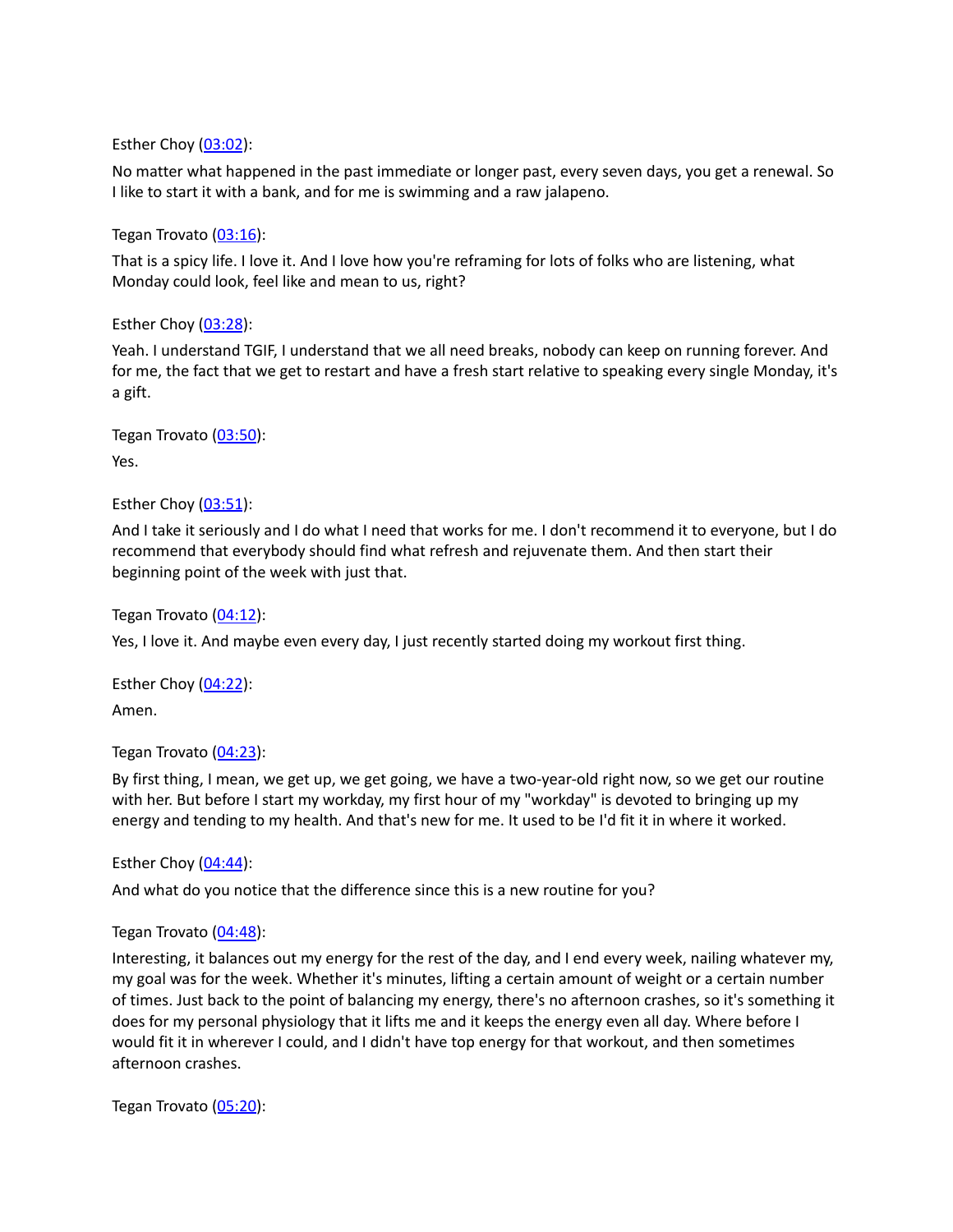It's very much in line with what you're saying though, so you can start your week with what's important. You could start your day with what's important. What you share just resonates deeply for me, so, love it.

Esther Choy  $(05:33)$  $(05:33)$  $(05:33)$ :

The fact that you start your day with what's nonnegotiable, and if you have a two-year-old, a lot of things are nonnegotiable.

Tegan Trovato ([05:40\)](https://www.rev.com/transcript-editor/Edit?token=kwxf7AMklOnOe6ymKgEbopqh_hZuii15euTK7w2C9RvwPgeG6_6X_-Ke1sDCMTs0mn5DKTY05WU45wByvjiAnR_U6QM&loadFrom=DocumentDeeplink&ts=340.42): Most days, these days, yes.

Esther Choy  $(05:43)$  $(05:43)$  $(05:43)$ : But then as soon as that's over, you take care of yourself first.

Tegan Trovato ([05:47\)](https://www.rev.com/transcript-editor/Edit?token=fQtZKUwxtQ6Y0IQsoiMD9PjM1-ZSrm7KbxfWdYQjmfyHBunxuQXk6m-bazPXKkK7BVH_pNQjMKJrfm3AjOQO9ET6LuQ&loadFrom=DocumentDeeplink&ts=347.65): Yes.

Esther Choy ([05:48](https://www.rev.com/transcript-editor/Edit?token=ftlE5Ve7rRD2xcDqm-WyLONEa08_Newtg71SpvZOyWm71I1wf66B5_k3ZYdKDP4-SSFFbTyBVq_sVQO_p1mwrVUIbZg&loadFrom=DocumentDeeplink&ts=348.05)): I love it.

Tegan Trovato ([05:48\)](https://www.rev.com/transcript-editor/Edit?token=vuQia_kFJa5TjkDRbLV2vVsDFwoo5E-4y12sSESHwIZHPrXwsXqSzEcZONlnVj-4gFeJhoKeuAKS2zY71E28vLPJ0Hs&loadFrom=DocumentDeeplink&ts=348.86):

Yes. Well, I want listeners to know, one of the things we're going to talk about today is your book, Let the Story Do the Work. And I want to emphasize, it's a business storytelling book. And Esther, I want you to know, I have read a lot of storytelling books. As an executive coach, I do a lot of talking about stories that inspire. We work with leaders a lot who are often thinking through their own story and rally the troops and get people energized.

Tegan Trovato ([06:19\)](https://www.rev.com/transcript-editor/Edit?token=QKC5Jmn2OYAqO6o3-Kh44Wdik5XfsQwzXJR1NeWOyxptP8X4rb7ZZw5522EbD_qQqWmjbS98LfjeSHhVMT1qeSSKZRk&loadFrom=DocumentDeeplink&ts=379.55):

I have never seen a book so perfect for the work and business landscape though. It has been missing.

Esther Choy  $(06:27)$  $(06:27)$  $(06:27)$ : Oh. Thank you. Thank you.

Tegan Trovato ([06:27\)](https://www.rev.com/transcript-editor/Edit?token=uc0W-bGq6M3xnn4VHBJlH0iE9pHy9XpC7e-fL8YHMKIcXzruYs7IaNFHrn7rku1sNanZJDqZ298OFhC63tdYDnGeooA&loadFrom=DocumentDeeplink&ts=387.8):

I think there are formulas in there that make this... Any leader could pick it up, identify the kind of story arc they want and go to work on the story. And I think that a lot of these storytelling books are really conceptual and not as easy to just plug into and come out of it with a story. So I applaud this body of work. It's amazing. I've already sent it to several clients.

Esther Choy  $(06:51)$  $(06:51)$  $(06:51)$ :

Thank you.

Tegan Trovato ([06:51\)](https://www.rev.com/transcript-editor/Edit?token=hGyMMh3-0E9c7IN2pPWRuTVEWs59wXWfIb9MCWUsydwI46mIZZg1MwVt092-cxtRor9qcuNa6sCzoPPc0fauMGXVrEM&loadFrom=DocumentDeeplink&ts=411.68):

Yes. So I can't wait to dig in a little bit and give listeners a little bit of insight into the book, and then they'll have to just go read it to get the rest. So let's start there. You talk about three levels of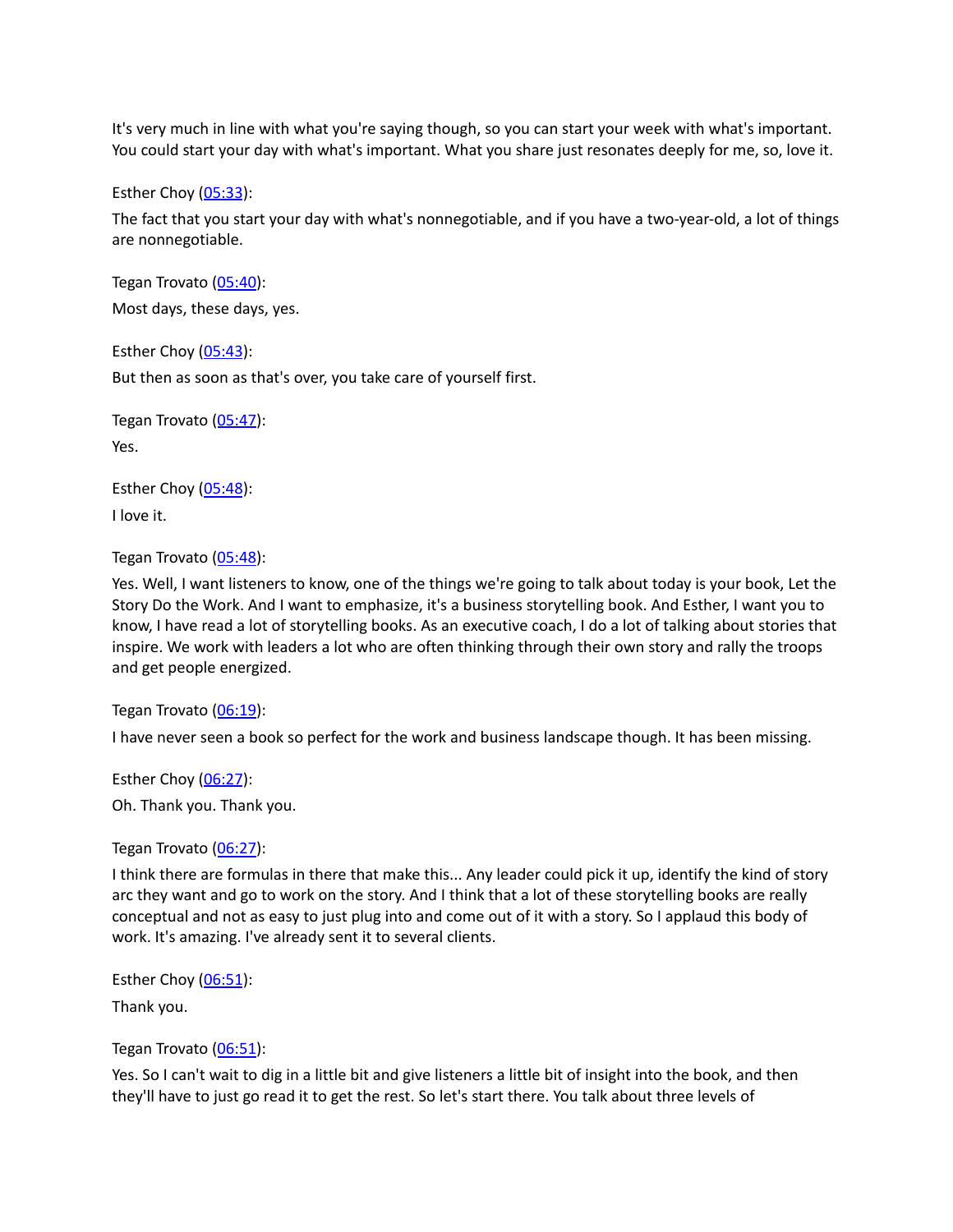communications mastery in the book. Will you give us a little sneak peek about what that's all about, what those three levels are?

### Esther Choy  $(07:12)$  $(07:12)$  $(07:12)$ :

Yeah. I'm so glad you picked that one to start off with, because that's how I started the book with, to give my readers an orientations of the evolutions of communication mastery. And if you think about when we first graduated from school and we're done with our formal schooling, we got a lot of knowledge, but then those are mostly book knowledge and not quite yet directly applicable in the workplace. When it comes to communications, what we had to do when we first started out is, you look around you observe, you listen.

# Esther Choy  $(07:49)$  $(07:49)$  $(07:49)$ :

You do maybe a little bit of research and reading yourself, and you're mostly repeating, regurgitating, and maybe paraphrasing what others have shown you and taught you and whatnot. That's the first level and to the best of your ability to be clear and preferably concise and retaining knowledge and being able to transmit knowledge. Those are good hallmarks of level one communication mastery.

# Esther Choy  $(08:22)$  $(08:22)$  $(08:22)$ :

But then over times, and hopefully we become more and more of an expert ourselves. And that is not only because we have deepened our knowledge, but we've also formulate a point of view. And oftentimes, as the knowledge grown, the urge to share that breadth of knowledge also grow with it. And level two is where most people are stuck, because they become more and more "entrenched" in a good way because they've truly become an expert.

### Esther Choy  $(09:01)$  $(09:01)$  $(09:01)$ :

And that the more they become entrenched in what they know, the more they're world view can also sometimes shrink. And so then when you combine those two elements, you know a lot in a very narrow domain, and oftentimes those are hard one, hard earned expertise. And so naturally we're proud of it, and when we're proud of it, we like to share it. But the urge to share a lot and especially without the perspective of others or in my case I call them audience, then it can become easily and quickly overwhelming to our audience.

### Esther Choy  $(09:41)$  $(09:41)$  $(09:41)$ :

And so that's why you see most people, especially including your audience will have experience. They go to meetings, but they don't quite understand what the presenters are saying. Or maybe what the point of the meaning, why are they there and what are they supposed to do? They just know that there's lots have been shared. And so that's where most people are stuck in level two.

### Esther Choy ([10:06](https://www.rev.com/transcript-editor/Edit?token=6IjwdDIJlBIP90kQFDMcZs7JWjQoy4n6Spe8_7XO7AiJa_IuAZtvhmpNGLY-imTPsS1p9Trtm-qccQ6fV49_XpKrsi4&loadFrom=DocumentDeeplink&ts=606.92)):

Level three is what I hope my work and the book, including the book can help get people out of level two and into level three. Where although your expertise and your domain knowledge continue to grow, but then you begin to get out of this entrenched knowledge and then going and really experience and sample a set of perspectives that are important to your work. And so much so to a point where you can... I think most people have encounter people who seemingly being able to have this supernatural power to reduce a complex or something simple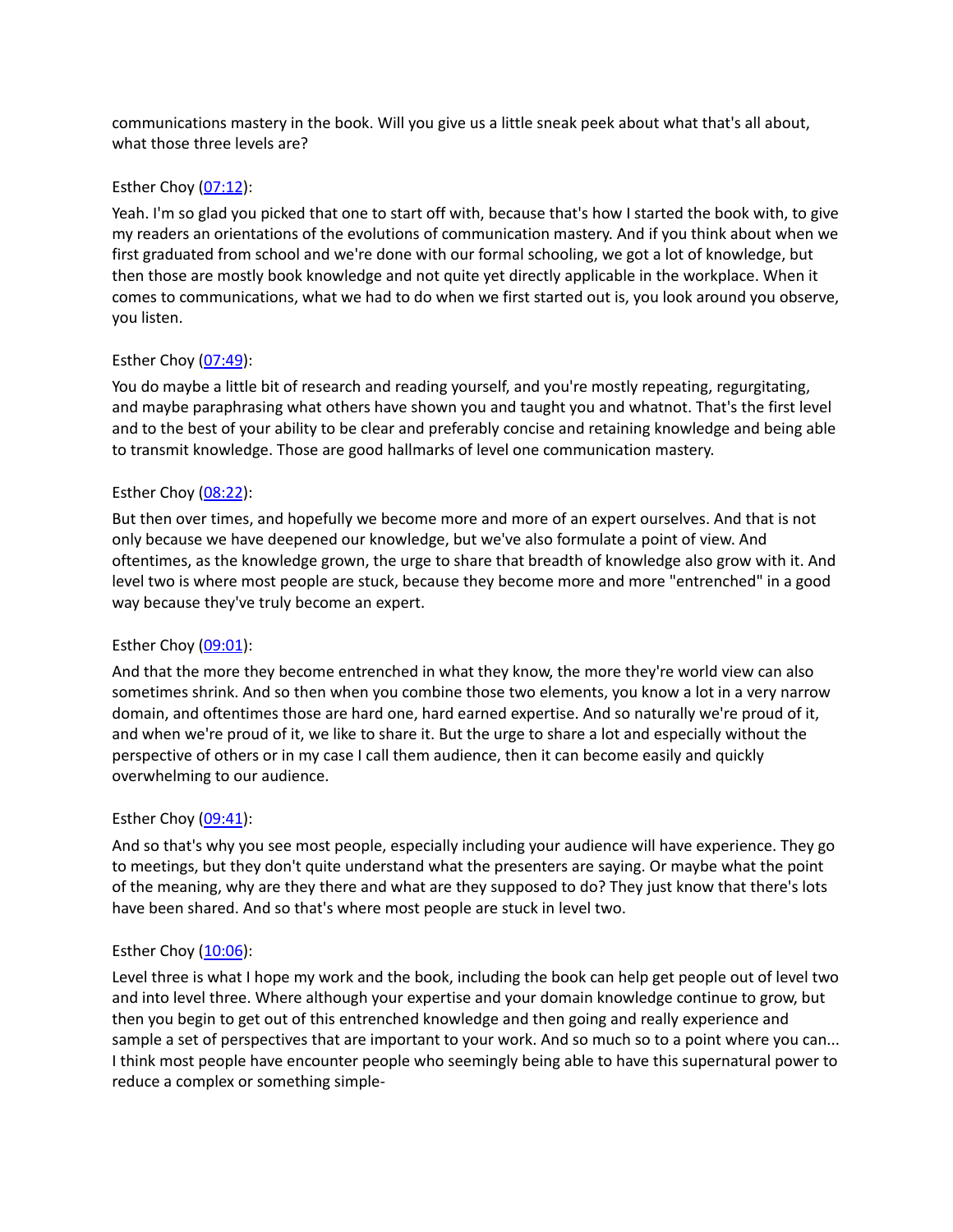Tegan Trovato ([10:51\)](https://www.rev.com/transcript-editor/Edit?token=3ueqZl9fKnb1tSeBF_P_exEybh4FSxKPTLduALsWRW3B8MhtOqN9AYkmJcv7q_6R1PpMFklwYtU4Kpwx7NJOp222c4o&loadFrom=DocumentDeeplink&ts=651.23): Yes.

Esther Choy  $(10:51)$  $(10:51)$  $(10:51)$ :

... but yet very memorable and understandable if not inspiring. That's what I hope people will get to eventually. It's the level three of mastery.

Tegan Trovato ([11:04\)](https://www.rev.com/transcript-editor/Edit?token=cFtPT1ZDnsXKsRQbEm_aR62aaxYOgxLsD2M1zGbpL4PaDJ2wMcyTNQWM2-DaUf5oFRYKQT44vRS5FZZb1eNZAPwGYt8&loadFrom=DocumentDeeplink&ts=664.12):

What does it take for a leader to get to a level three of mastery? Because the person you described, and I imagine you dedicated the book to your dad, the best storyteller you've ever known, right?

Esther Choy  $(11:15)$  $(11:15)$  $(11:15)$ :

Yeah.

# Tegan Trovato ([11:15\)](https://www.rev.com/transcript-editor/Edit?token=Q9Z_B0RMuRCAZvSaWS2CcYo1XWd546MfXKSPjbqRgMkl7rYAan9YxkUjSXHr6iag9RxNgjioXzdp3riiw7zsd69qweo&loadFrom=DocumentDeeplink&ts=675.37):

I imagine he was one of those people then if you describe them that way. It's part of their DNA or so it looks to us, but there is some level of practice to mastery. I'm not sure what the question is here. Maybe it's, how have you seen people go from two to three? Does it tend to take each person something similar a similar recipe or is it super different for everybody?

# Esther Choy  $(11:43)$  $(11:43)$  $(11:43)$ :

That's a great question and really what it comes down to, and I think what you are gathering from the book is, most people get it that storytelling is important, important to the work of leader, their own development. The real question is how? How do you get from two to three? I don't need to say anymore about, it would be nice to get from two to three, but how do you get there? The process isn't too different from my experience of having done this for 12 years, but each person's journey with it can be very different.

### Esther Choy ([12:21](https://www.rev.com/transcript-editor/Edit?token=gqcW-8-n3LYrk-3k7UBTutrJcNrIjTQVU7hqvyVbVSyzpKm4ifglZ0j59BZxVTSa8ygdzqA6mPxvMhNO9YvUxhMAVkU&loadFrom=DocumentDeeplink&ts=741.44)):

I'm sure because you do a lot of executive coaching, you can certainly relate to this, and that is awareness. Self awareness. Self awareness in what? That maybe how they communicate isn't really getting the message across. Maybe that they have all the credentials and competence that anybody could ever ask for, dream of, but their audience, the followers, the teams, people they need to persuade don't really get them, don't really understand their character.

# Esther Choy  $(13:00)$  $(13:00)$  $(13:00)$ :

And then maybe they need the self-awareness that something needs to be changed. For me, everything start with an awareness, self-awareness, and then oftentimes what helps is that there's an event. And what I mean by that is an event with a deadline. And it can be as simple as I will get to present to the chairman of the entire group, not just the CEO, but the CEO and the chairman. Oh, actually, a group of owners, they're interested in this too.

Esther Choy  $(13:37)$  $(13:37)$  $(13:37)$ :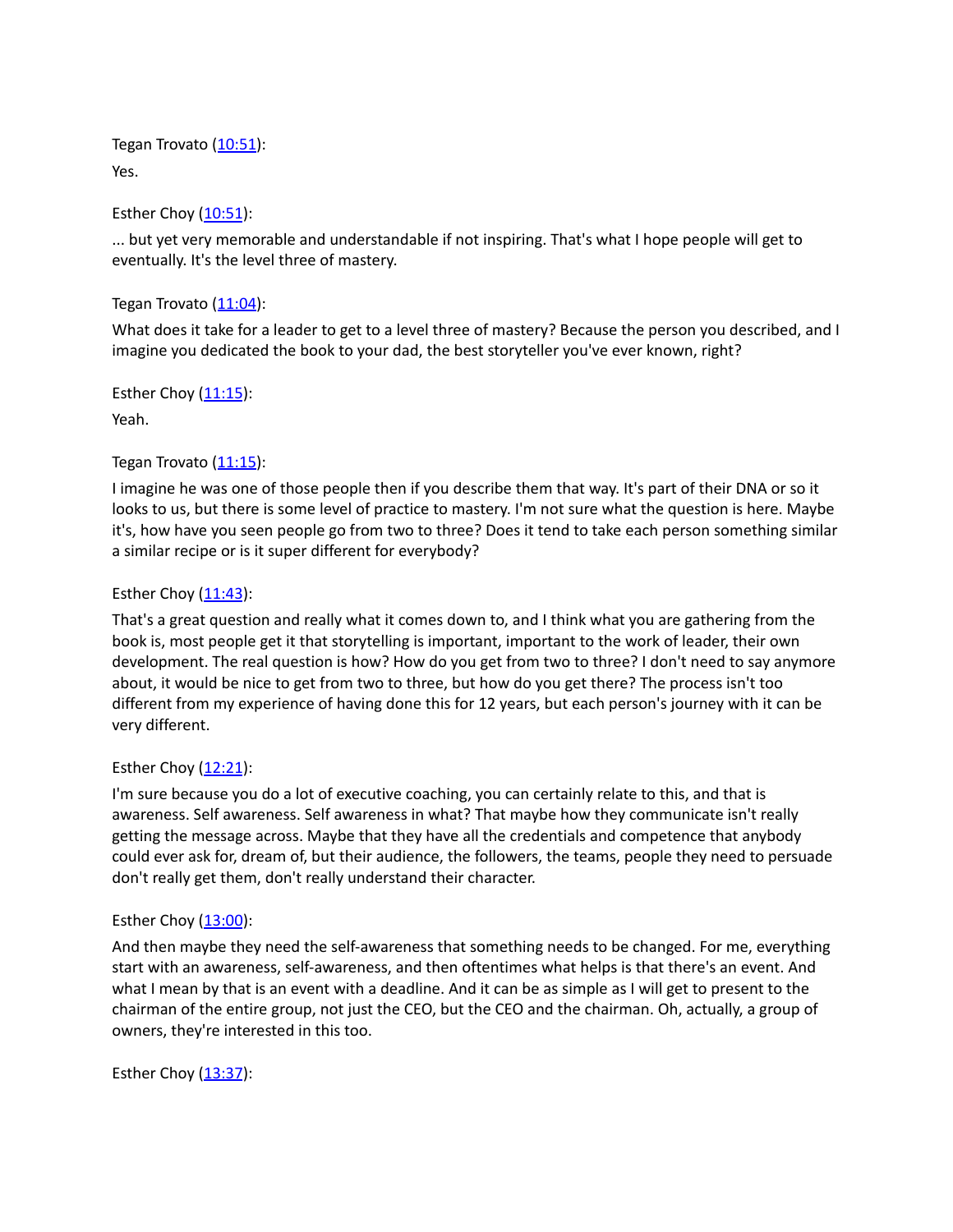"Holy cow. I better, better whip up my game." So there's an event, there's an impending event, there's a deadline. And so when you have awareness, self-awareness, and when you have an event that they know that they're going to be in the spotlight with high stake, and then this event has then a clear deadline, on April 5th, 2022, I will have to make this presentation of my life.

### Tegan Trovato  $(14:05)$  $(14:05)$ :

I love that, and I love the idea of an event as a catalyst. I appreciate that you're encouraging us to begin with self-awareness. I think of a client who early in the pandemic, a CEO who had been sharing numbers and the numbers were okay. They were definitely good for their industry, given what was happening economically in the systems. And he kept getting feedback from the "field." So frontline employees who actually do all the work that everyone was terrified that layoffs were coming.

#### Tegan Trovato  $(14:37)$  $(14:37)$ :

And the CEO kept going, "What are they talking about? The numbers aren't like that." So he was just not in the awareness of, this is high six-figure plus earner who can't remember what it's like to make 50, 60,000 and not be sure what would happen if your job went away. So he had this whole journey of becoming more aware of his station as compared to other employees and needing to tell a different narrative, which your book talks about with that data.

#### Tegan Trovato ([15:10\)](https://www.rev.com/transcript-editor/Edit?token=oTkqaUIqvN4g9Yy3ta7JUZdmlcvVPwJmhCb4ENFx2iGyv23BDdm5yb3u1gp_npIlkGIXsX0JxeRKWrKC2dfYDMu9Lcc&loadFrom=DocumentDeeplink&ts=910.2):

But to your point, it began with him going, "Okay, what am I not understanding here?" How am I so different from them that they're seeing this differently?

### Esther Choy  $(15:21)$  $(15:21)$  $(15:21)$ :

And to his credit, there's clearly a discrepancy, the picture he saw versus the feedback that he's getting. I can think of countless example where people don't understand why people see things, feel things differently opposite from them. And that can be easily dismissed as, "They just don't get it. There's not smart enough. Or they don't care, or they just don't have the experience." You can fill in the blank as the reason that you assign people as they don't get it. So I think to your client's credit that at least he's willing to ask, "What am I missing here?"

#### Tegan Trovato  $(16:03)$  $(16:03)$ :

Yes, yes, absolutely. He cared a lot. So the awareness interestingly was the catalyst too at the same time.

Esther Choy  $(16:11)$  $(16:11)$  $(16:11)$ : Yeah.

Tegan Trovato  $(16:12)$  $(16:12)$ : What's the difference in your mind between proving and persuading when it comes to telling stories?

#### Esther Choy ([16:19](https://www.rev.com/transcript-editor/Edit?token=qvwZ84NLwsq1FQ4Xn25ohO1Koffqob7uzF2gOjwoHldWtGcXOcxquS_7BlnXR97YGaF68n2hnCkDDbb2perlyLZquL8&loadFrom=DocumentDeeplink&ts=979.37)):

That's one of my favorite questions. I can talk for hours and hours about that.

Tegan Trovato  $(16:25)$  $(16:25)$ :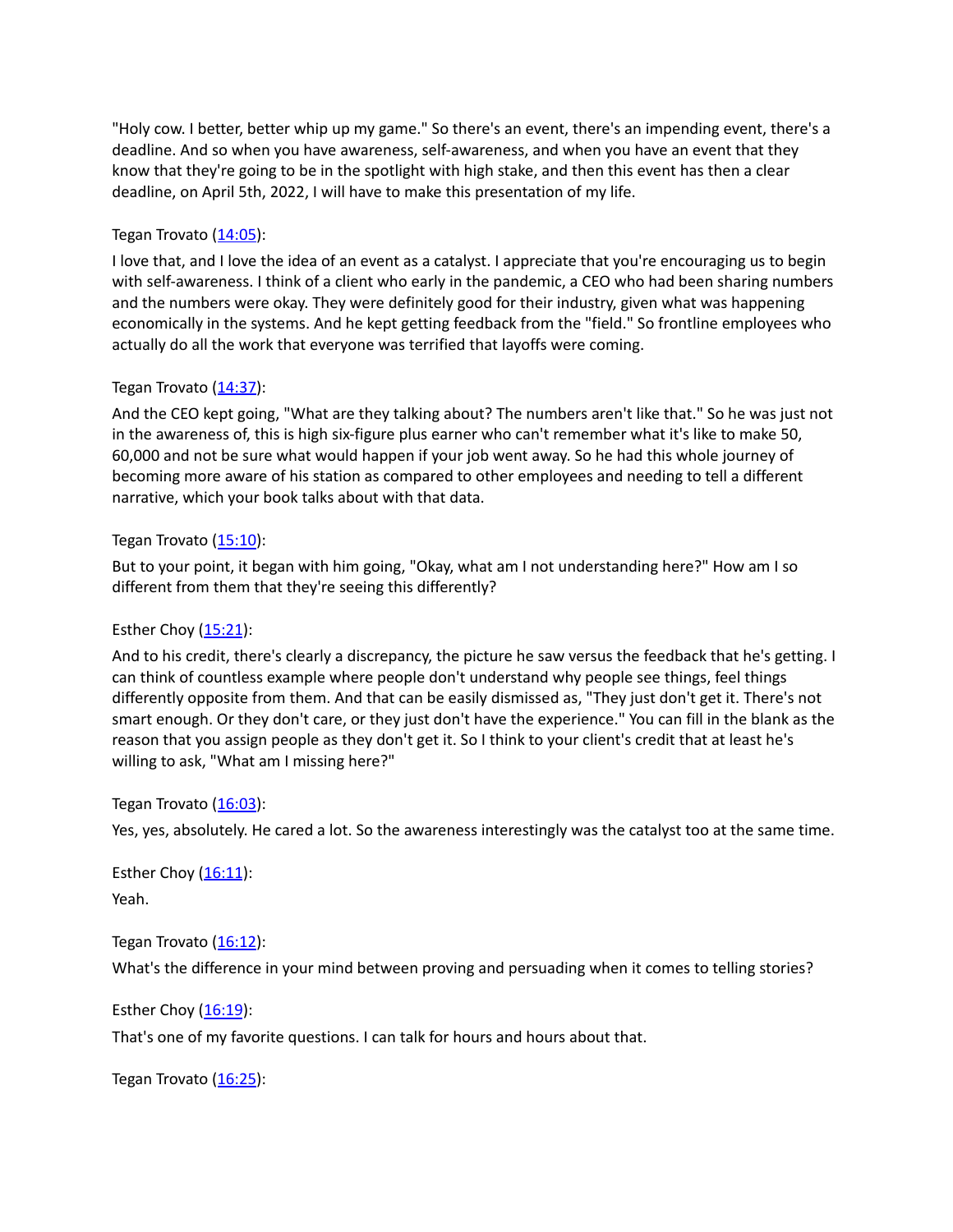Let's put 10 minutes on the clock on this. Okay, let's go. Tell us everything we could know in 15 minutes or less on this one.

Esther Choy ([16:32](https://www.rev.com/transcript-editor/Edit?token=ADSuivNw9LEcUFg8I1BEBM5eINZWnkuKHl9KBlNbZEkLcPuq2Fs3fzGS5sTWdZ4JL42sDnDDlXDpCICaHBSe0TLZkbs&loadFrom=DocumentDeeplink&ts=992.27)):

Very simply, to me, proving is amassing all evidence to support your position, your point of view, your answers to any single question. Persuading on the other hand is getting someone to change their mind to do what you know, what you think and what you feel in your heart is best for them.

Tegan Trovato ([17:05\)](https://www.rev.com/transcript-editor/Edit?token=QNo601LNapJOc2VAQfQg7sdq8m7CwKXYgSxh0pRMXhsTx-rvjRPqAqSEaCvqrjk4LhRMN2hw3jctWtTQy2pIjJrfNBw&loadFrom=DocumentDeeplink&ts=1025.49): I can almost feel that difference. Yes. Wow.

# Esther Choy  $(17:10)$  $(17:10)$  $(17:10)$ :

The reason why I joke that I can talk about it for hours and hours, that there are a lot of technical nuance differences, but this question is best actually being felt. Because I can prove all sorts of things to anyone like eating well, like taking good care of yourself, like being good to the environment, the list can go on. But it does not mean at the end of the day that people will do anything about it. On the other hand, and especially even if you take a cursory look at history, time and time again, people have been persuaded to do all sorts of things without needing much of any proof.

Tegan Trovato ([18:02\)](https://www.rev.com/transcript-editor/Edit?token=vzU7tQKK9km5XxU377WOBnwOLgmXl6Bf6Q-PIsrpHf7vWGYaluSNgOMLsu04xEMgpKa7OrGYwcBofoRRgUTSBw0tq0E&loadFrom=DocumentDeeplink&ts=1082.95): Whoa.

Esther Choy ([18:05](https://www.rev.com/transcript-editor/Edit?token=PpKUnv106KQy4lAdCiWIHlsu3gj9XvKGIuq7eu-oKiCjbsKQIbEZd2CNBWyznta2sUWtnY8hWoxJGbYpQjM6kvSJSI0&loadFrom=DocumentDeeplink&ts=1085.17)):

That's the best of my ability that I can explain the difference between the two.

Tegan Trovato ([18:09\)](https://www.rev.com/transcript-editor/Edit?token=3lPGCX6YeZsZT2XUZbWvJItg0yFrV9ml3Heksxt73MXOfZUgpd0_epttOwLs2GYw-UWh-zRMoCNkrffgPBoPNrowG8w&loadFrom=DocumentDeeplink&ts=1089.24):

Whoa, that last point just blew the lid off. That's really powerful and so true. So true.

Esther Choy  $(18:16)$  $(18:16)$  $(18:16)$ : You don't necessarily need one to do the other or have one to achieve the other.

Tegan Trovato ([18:22\)](https://www.rev.com/transcript-editor/Edit?token=Jv2gYE_WfeQfny1mfqw7-8AUOpkTSd3NBGXjuBP3ndzTEhlIIeNU68x_Ol7wgACwMR356VojlZ8Z_6cVaeDWz3FiUFY&loadFrom=DocumentDeeplink&ts=1102.29):

Which is so antithetical to what we think about business. We think proof first, and sometimes pro proving only, right?

Esther Choy  $(18:31)$  $(18:31)$  $(18:31)$ : Yes.

Tegan Trovato ([18:32\)](https://www.rev.com/transcript-editor/Edit?token=XojEM-W6jUYJOtzOkiDPaSfZeT_TSaLnV--2Xmep4kv3e70IvAsZ13--_sWZZMWvh5JBIX0HmC2XIu5Zj4EcDSzhCTY&loadFrom=DocumentDeeplink&ts=1112.73):

The point you just made that a lot of people are persuaded without any proving oftentimes without any fact. And ouch, that hurts because I think we can all relate to that at some point in our lives where we found we'd been persuaded and really should have looked for some proof. That's fascinating, fascinating point and distinct. Thank you for that. And leaders, if you're listening, really think about what you're doing more of if you're doing more of one versus the other and how to balance those out. And to, I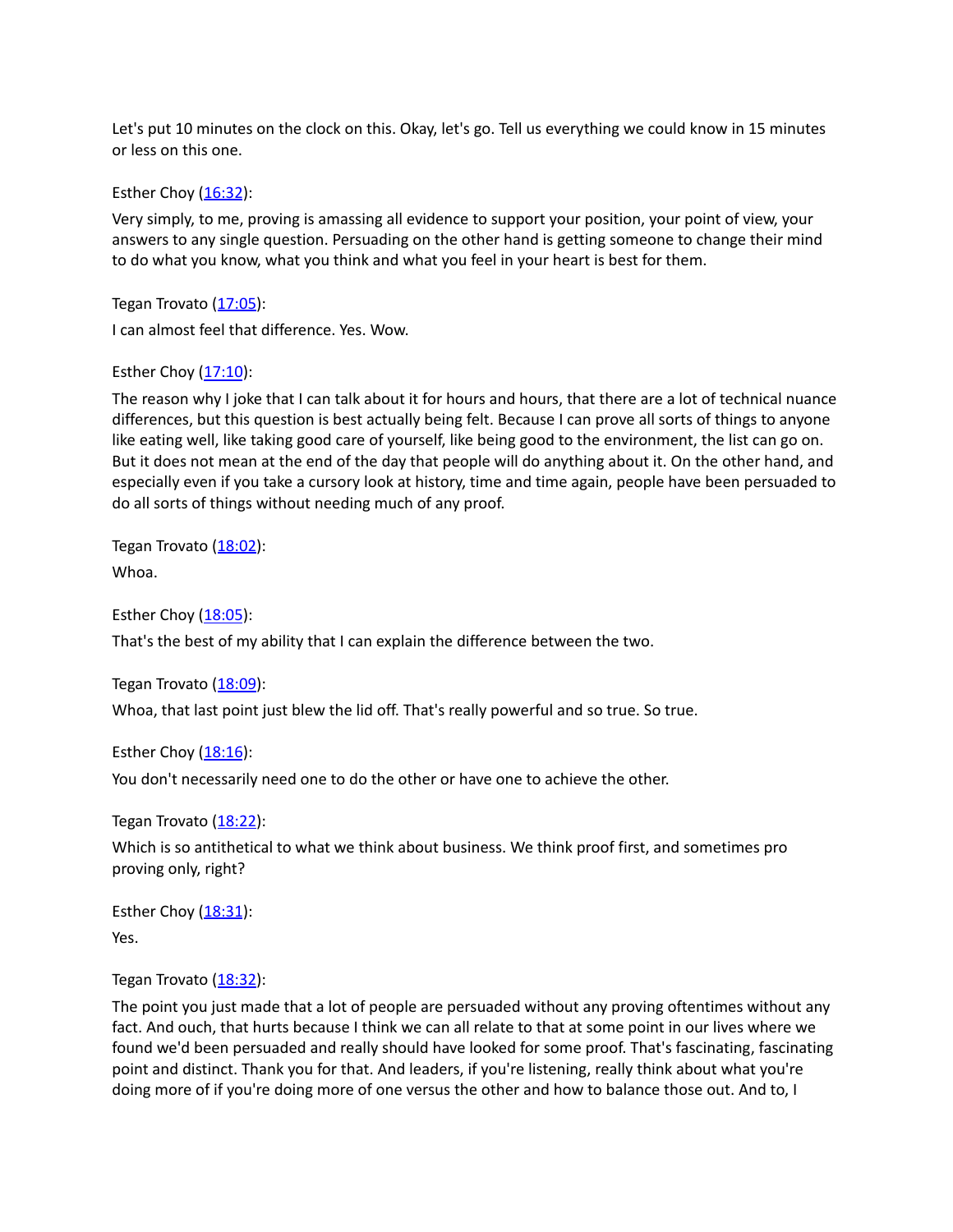would assume, Esther, just be more strategic about which you really need to do in each situation predominantly, is that fair?

Esther Choy ([19:07](https://www.rev.com/transcript-editor/Edit?token=8QrE3uSA4alGLFy8uqkuP5vizIgmWCbc5QGJ0DngB-g3Cj2xzwip1zCX2xPFvcrxjq9k9UWMH89XZhGm3LQGRJuIqPc&loadFrom=DocumentDeeplink&ts=1147.36)):

Yeah. And I really appreciate you bringing to at point home for leaders, is that I am not saying one is better than the other or more needed than the other. But it is important for me to point out the distinct differences between the two so that we know when to do what.

#### Tegan Trovato ([19:30\)](https://www.rev.com/transcript-editor/Edit?token=vHDL1Xr41b8soW5a2QRuCaqd3bt2Ilxb5k6rrHtn1DezvYaA9y2K6Rrm--WV5F28E-AlX-B4qBgoz_fvuWK6-2E-By8&loadFrom=DocumentDeeplink&ts=1170.53):

Great. Thank you. As I was learning more about you, Esther, something really interesting popped up in the information I found, which was that-

Esther Choy  $(19:39)$  $(19:39)$  $(19:39)$ : Oh-oh.

Tegan Trovato ([19:39\)](https://www.rev.com/transcript-editor/Edit?token=oXlna8EZU7qyuUQ7eX_JKhQ3MkWRkNr8EZmecgU0xQ_eRLXWhe0wm1T1Adv9Mt__IDIwxxODqtHQ018grcmogNFNqZ8&loadFrom=DocumentDeeplink&ts=1179.85):

Your organization's done a recent research study on it's I think the title was transforming partnerships with major donors and it ended up being featured in the New York Times. Congratulations.

Esther Choy  $(19:51)$  $(19:51)$  $(19:51)$ :

Thank you.

Tegan Trovato ([19:51\)](https://www.rev.com/transcript-editor/Edit?token=hLS47Sq8kJRiPj69FUvOZHr8xXRTM0Vp8gREyOqxtRe5PAkG2upYdN-ry50x_c7ZA0H8IpZPctGnhjtDdBNJBhlzvPs&loadFrom=DocumentDeeplink&ts=1191.39):

It's a big deal. Tell us how you went from... Well, you haven't left storytelling, but how you started out in storytelling really to wealth creators and moving to wealth creators. It's not a pivot, what's the right word? Why did you integrate that into your work?

### Esther Choy  $(20:09)$  $(20:09)$  $(20:09)$ :

It's like when you start storytelling in business, okay, I most people get, but wealth creators, how did that fit into the big picture of what I do? I think it's why some people have asked that after the publications. There's a bit of a context. Because I teach the application of storytelling in business, that got me into program, teaching storytelling for major gift fundraisers. And I sit on a couple board myself, and my husband and I fairly active in the philanthropic world, so I'm not unfamiliar with that world.

#### Esther Choy  $(20:51)$  $(20:51)$  $(20:51)$ :

But because I taught that program for six, seven years, I work with a lot of major gifts fundraisers, and I hear over and over again how it's hard, getting harder and harder. And the needs are always there, and in terms of at least major gifts, there are this trend of a smaller player having size impact on the entire industry. But then one thing really caught my attention, and that is even for those whose work very much on a set of audience, so in this case, major gift fundraisers very much dependent on understanding their audience, the major gift donors.

# Esther Choy ([21:36](https://www.rev.com/transcript-editor/Edit?token=lwZqImeMiEWQ7w_pdX7ONP5BXqwe8az8dD243Yt4SxrIDQEXXMWuJI87B8GeA40f_0KaZh3HIW3odKKtL7kyJurRr-A&loadFrom=DocumentDeeplink&ts=1296.89)):

I realized the paint elephant in the room at the end of the day was that they actually don't.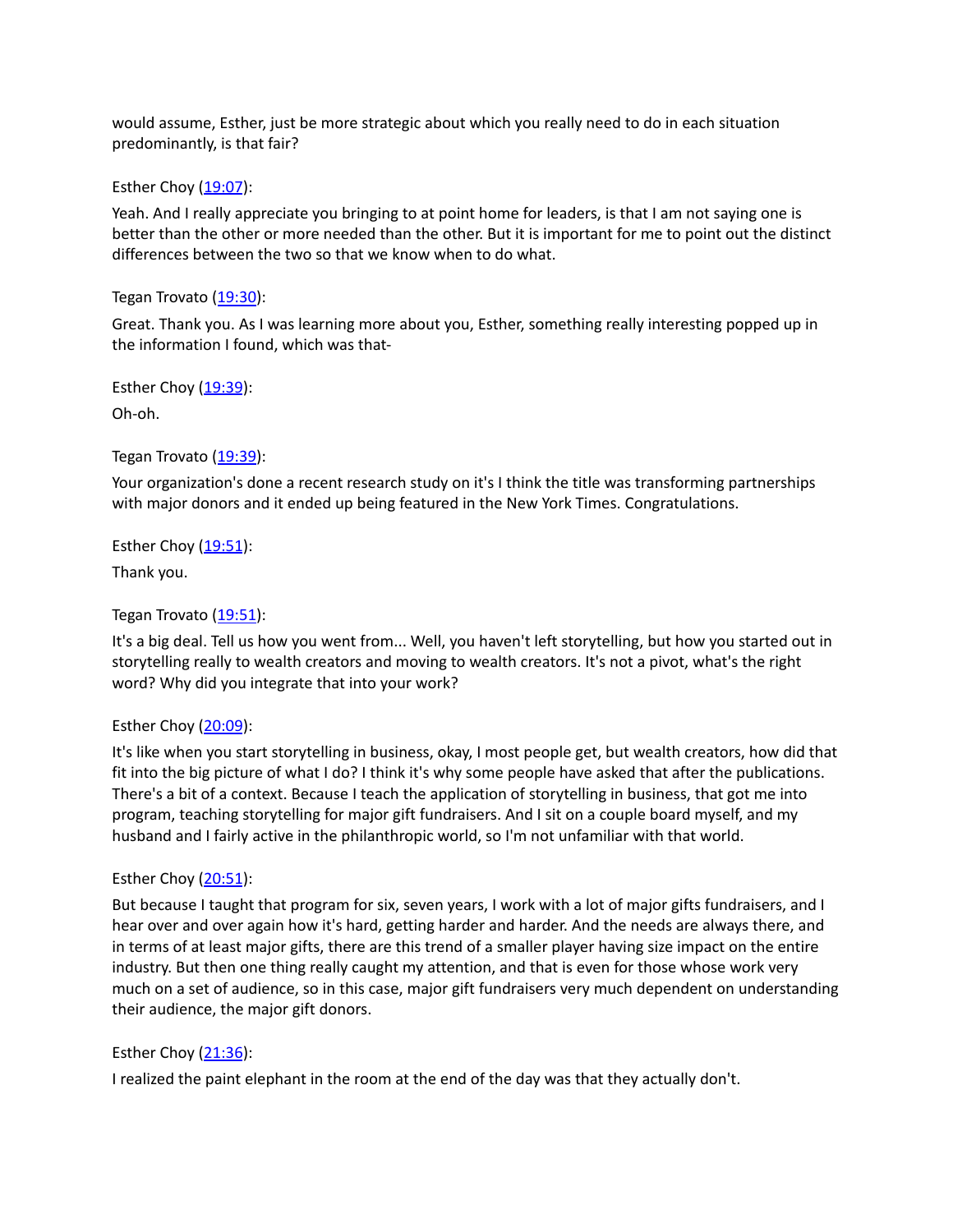Tegan Trovato ([21:43\)](https://www.rev.com/transcript-editor/Edit?token=mdFISYxDuuvKnajS1i4lcwePwvamf5H5xkePqZLp3YSS-LSqS7B8X5-yJFUFAvK6qxEUW2ivl5suGWn0dyQwtz3juu0&loadFrom=DocumentDeeplink&ts=1303.92): They don't know.

Esther Choy  $(21:45)$  $(21:45)$  $(21:45)$ : They don't know-

Tegan Trovato ([21:45\)](https://www.rev.com/transcript-editor/Edit?token=US9WHsagIlOsKbFv2M2B8YpH_lcCGB64I_WL2fJzOxznLmyo2kVmVsZeN5AvOAeDKb_Wto7S3ON97Xv9nqjk5tFH244&loadFrom=DocumentDeeplink&ts=1305.53):

... their donor.

# Esther Choy  $(21:46)$  $(21:46)$  $(21:46)$ :

... donors. Mm-hmm (affirmative). They have cursory knowledge, they have superficial understanding, but they actually don't know who they are. So I set out to do the study myself.

Tegan Trovato ([21:58\)](https://www.rev.com/transcript-editor/Edit?token=QssFq0iNTCt37ZCUQsXrROy2VkfEcxx5OpPeaHBGOb6NcKznAB10lkxzqGXVaq09xcfZBpeoGjTXFtJbSpKEQ_GPqkY&loadFrom=DocumentDeeplink&ts=1318): And what did you find?

# Esther Choy  $(21:59)$  $(21:59)$  $(21:59)$ :

Well, interestingly, at least in the U.S., up to 80% of what would be consider high net worth or ultra-high net worth, so this is not just your 1%, this is your 0.5%, your 0.1% of the populations. Up to 80% of them are first generations wealth creators. So just think about that, they didn't inherit money. They created their wealth themselves and our great majority of them came from middle class or even lower middle class. And so in other words, they don't know the world of wealth at all. It's new to them.

# Esther Choy  $(22:36)$  $(22:36)$  $(22:36)$ :

It's their immigrants, in fact, and they don't know the language, they don't know the customs. They don't know the handshakes, so to speak. And so, although they're wildly successful in one aspect, everything else is new to them, including philanthropy. Another thing that most people don't know is that a lot of them don't know what to do about their philanthropy. They know they want to do it. They want to be involved. They want to be generous. They want to share their wealth, but they don't know how.

### Esther Choy ([23:13](https://www.rev.com/transcript-editor/Edit?token=Isvkn2w1D-Gqns-GkmHTy6AcC9hEfzkUXeWlKkzQRsPuI-jDPXUBUiKsreiypw3bJkWi_BQ38mqbUY6ris8VyMx9Ias&loadFrom=DocumentDeeplink&ts=1393.03)):

Things like that goes on and on. So imagine then you are the gift officer. You assume that donor X live in this fabulous house, is just one of their many houses. They're wildly successful, they're very well respected. They actually have of a lot of doubts about where to best direct their philanthropic dollars. Imagine that. And then how would that change your approach, your conversations, as well as your call to vision process.

### Tegan Trovato ([23:45\)](https://www.rev.com/transcript-editor/Edit?token=p119f5HcpH5PT2_Lg897Mo_4oEHMPvVJF5KZ0m2hGSrF5vJ_PJvDezmalb9NBSkNIeoMlVybpUOMoZcC6tog0jqKlCo&loadFrom=DocumentDeeplink&ts=1425.28):

If I remember correctly, I read... Because I read some of this research that was online, which I think people cannot find on your website.

Esther Choy  $(23:52)$  $(23:52)$  $(23:52)$ : Correct.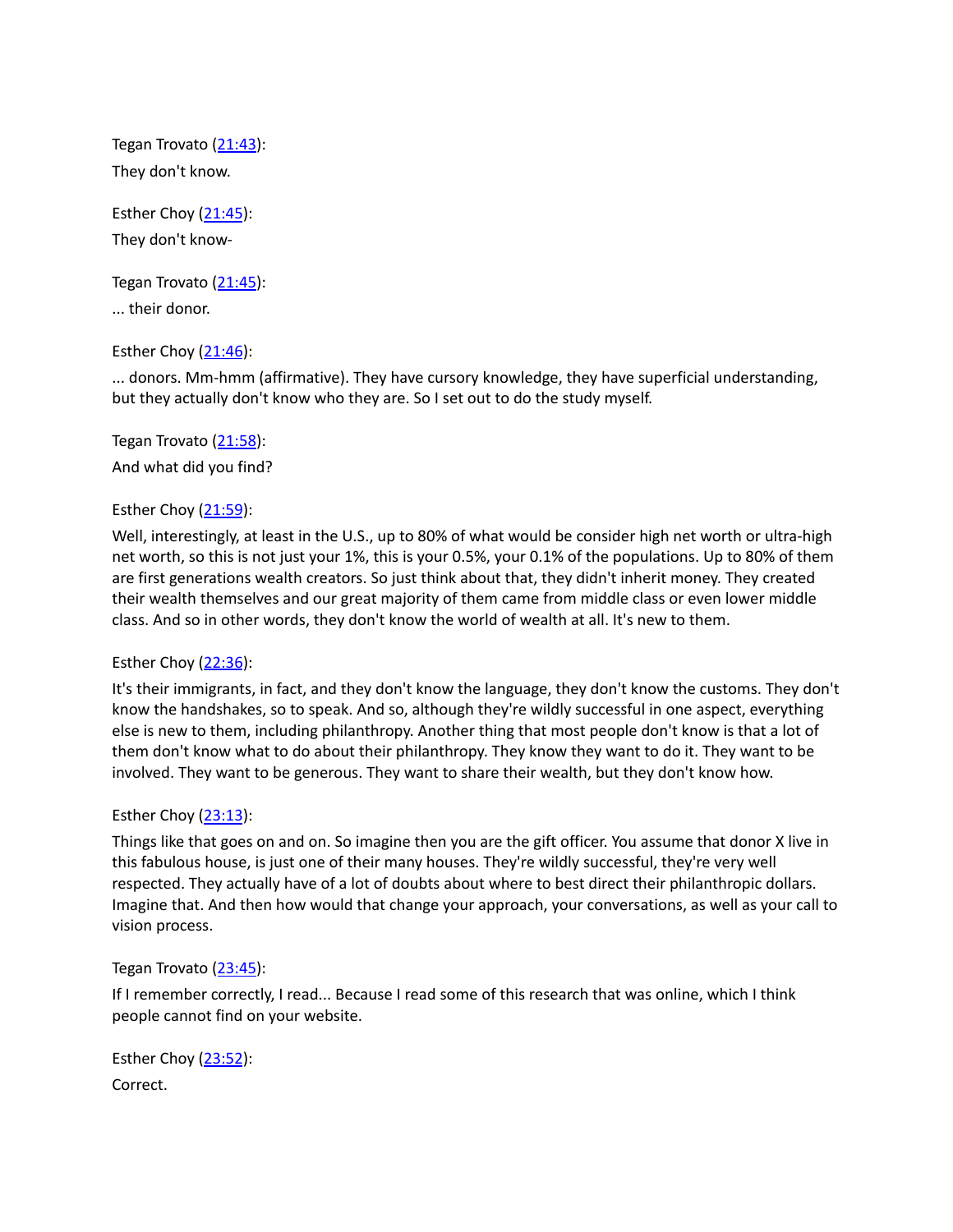#### Tegan Trovato ([23:53\)](https://www.rev.com/transcript-editor/Edit?token=S0Y4NzPaJnoC7gZgLP9YJNVWc_r1GLfo2U1Nador1rF5ZoUe4P7mwQC-PrTTC94Hn5uqKOLD1cItcsLcZd52CX4GVO0&loadFrom=DocumentDeeplink&ts=1433.05):

So I want to well be sure to include the link to the research there, that these are folks who as first generation wealth, they haven't upgraded their homes. They're very much not flaunting their money. And so I would assume further to that they have maybe different values than someone who is generationally wealthy. That makes sense to me if that's the point that fundraisers are just missing the mark on what motivates these new generations when it comes-

Esther Choy  $(24:26)$  $(24:26)$  $(24:26)$ :

Correct.

Tegan Trovato ([24:26\)](https://www.rev.com/transcript-editor/Edit?token=FGiH1sdmaHaad1sK6Ik7_CvnJpsDq3CHa8eOilY2sMS9chv83OI-9K_SpuJyMY5lW4AOS_9wzqmh97aCNN8Gt5NcCQw&loadFrom=DocumentDeeplink&ts=1466.16):

... to philanthropic endeavors. Okay, very interesting.

### Esther Choy ([24:29](https://www.rev.com/transcript-editor/Edit?token=wBiFaaAIacHlLWRNejewOcLfr2jHyBmQiJIChB18H6D1ECQXK8trgyE1a6EmLb_vNWxS22-ziHaJckvGy-n4fOoOrFk&loadFrom=DocumentDeeplink&ts=1469)):

Correct. One I remember very clearly, he said lives in the same house for 40 years. Very proud of it. He has one bathroom, the same toilet this whole time and he's very proud of it. And then you think about them, Oh, the fancy gala, oh, the expensive wine and food. How would they think about that?

Tegan Trovato ([24:51\)](https://www.rev.com/transcript-editor/Edit?token=-beLyC85CUDSqUeM93J7341ePtziJQZnNIPgT-PjeveOhkeQO9oj5U-vjxxcWVGa-k_6Z9vEkzw234pbwO6bccfhbRc&loadFrom=DocumentDeeplink&ts=1491.11):

They're not interested in that. I wouldn't think.

# Esther Choy  $(24:54)$  $(24:54)$  $(24:54)$ :

No. No, no, no. And so this is bring back to why I make this connections, is that how do you persuade your audience if you don't know who they are? And I value, respect philanthropy in such a way that I feel like I need to do something to contribute to the body of understanding of, especially given our societal perceptions of the wealthy. Because the ones that caught our attention, the Paris Hilton, the Kardashian families, or they tend to when they get in... Certain bad actors get in trouble and they're all over the news. Think about the mission scandals.

### Esther Choy ([25:40](https://www.rev.com/transcript-editor/Edit?token=nEiYT2aMIHZ0CrFS69pmhdC79bVuCHodbPmUha1a-UPJZZkqWvzRNJHHzLTVho-IkgjpIdzOXOvNfzbu_4ymwEUSMMg&loadFrom=DocumentDeeplink&ts=1540.22)):

What you hear about the wealthy tends to skew extremely negative. And so I feel like I need to really bring in the humanity of this group of people who very much can escape our radar anyway, because they don't flaunt their wealth, most of them. And because they don't fit into those popular stereotypes, that is really easy miss them. Or even if you have one in front of you is really easy to miss the mark when you're trying to persuade them.

### Tegan Trovato ([26:17\)](https://www.rev.com/transcript-editor/Edit?token=kWTjxUZ_0r22WM5G4U_530v9x77DtNPzpS8_GfhKAHbQvtjOd6RIySts9hFkQKhhnqfAZlDqdsDkhBHRWHzjOebxfeA&loadFrom=DocumentDeeplink&ts=1577.74):

What's coming up for me as you share this is, I'm going to zoom out of the context and the content of this particular body of your work and just point out that you have spent a lot of your career storytelling and helping leaders tell stories. You also just casually mentioned how you're also very into philanthropy and serving on boards. What I love about what you've created with this research and this program is that you've integrated your work streams in a way that is so of service to the charities, to the future philanthropists, these newly acquired wealth or created wealth.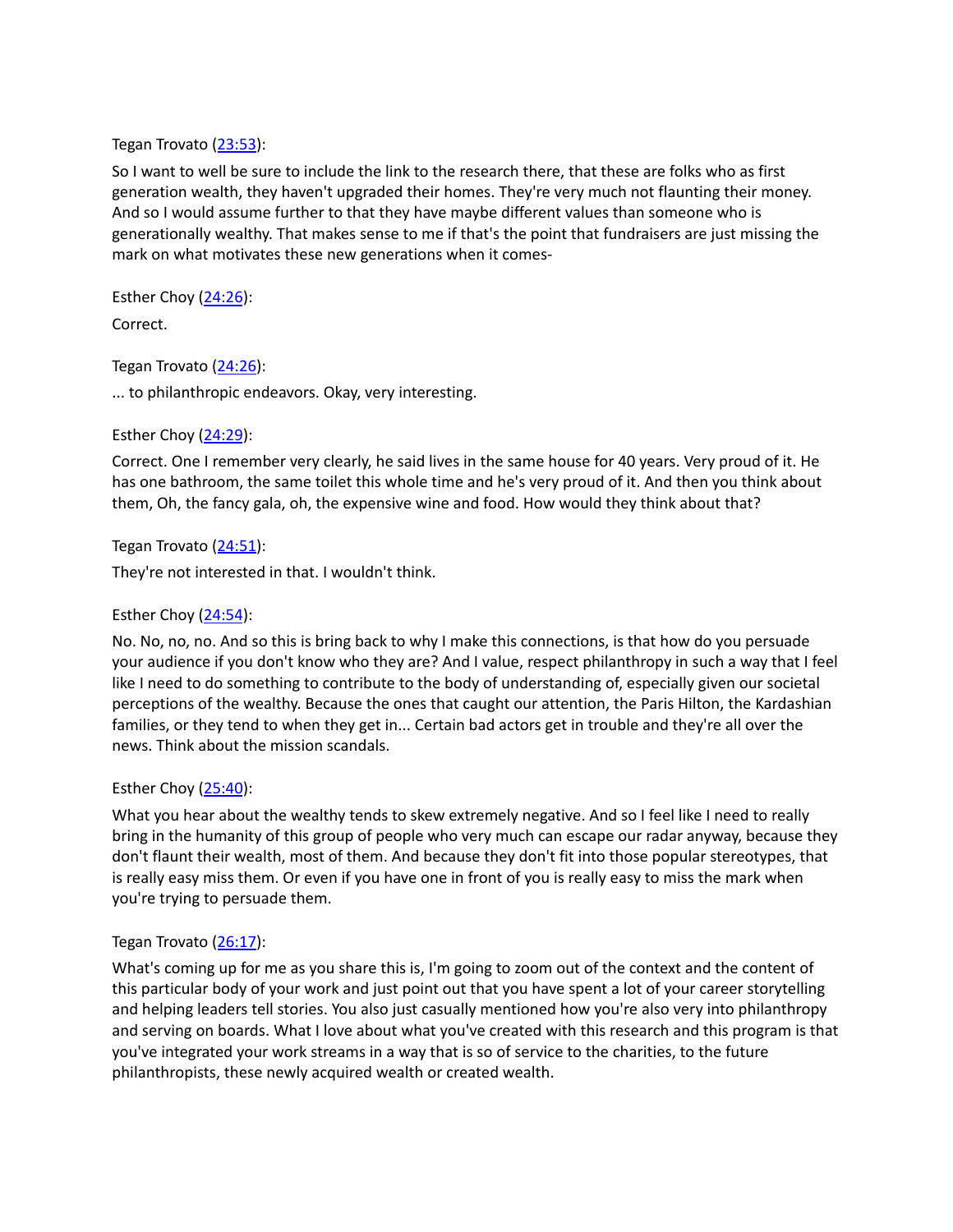Tegan Trovato ([26:57\)](https://www.rev.com/transcript-editor/Edit?token=cXS3xda2iC_MT3C99NrkCFbY9o67oo9OFhIUhp8t7_-HvxH4DCsyWqMLu6jBal8prtUqVxby2BgYKFUAs1db5pA1J2k&loadFrom=DocumentDeeplink&ts=1617.8):

I'm pointing that out just to high-five you Esther, but also for our executives who are sitting here listening. I think so many of us feel like we want to give more and we're not sure how to... And I'm not talking about money. I'm talking of our skill, of our time, and sometimes also of our money. And what you've done is it looks so seamless. You saw the intersection and you created the program, product, experience that we need to move forward and catalyze a whole group of people.

#### Tegan Trovato ([27:31\)](https://www.rev.com/transcript-editor/Edit?token=JrfkTdnc9pYfhlQz5H1mq9NUrZxD67gqjRxedQk_xvmpllSF-E6qEpoEMkbeEOTiIjy5CyRS-ZdBNdK7ua8RE7I_ZVY&loadFrom=DocumentDeeplink&ts=1651.68):

Listeners could learn from that and potentially also scan their own boards, their own lives, their own skillsets to think, "Where does all of this intersect in a way that could mobilize an entire group of people."

Esther Choy ([27:43](https://www.rev.com/transcript-editor/Edit?token=2qZfP24j-bStrxOZCq0cDOBRci8YIFadW5Z4oYCDE51sz5JLNY4OqBRx9I6xPOsn4jUe82BR5Kkhwl2GSCdweGmGIqs&loadFrom=DocumentDeeplink&ts=1663.58)): Thank you

Tegan Trovato ([27:44\)](https://www.rev.com/transcript-editor/Edit?token=Eyl-PuFuRBg-6Q5mlOq6TUdB6tg8jMXrrPJ8QBDi46EdvKcH-rC48od66zlM3omxZHxqTKFDfivONqR2WvYEzKnrInM&loadFrom=DocumentDeeplink&ts=1664.78): It's amazing.

Esther Choy ([27:45](https://www.rev.com/transcript-editor/Edit?token=dTGBJwsA1_8eCWL32L-86JazaWXEFH9rgouKdx-FHnejChJsEDHsVB_nTrwMM-ItmpIEatEIesjO59paKEvLfdqq1zQ&loadFrom=DocumentDeeplink&ts=1665.93)): Thank you.

Tegan Trovato ([27:46\)](https://www.rev.com/transcript-editor/Edit?token=daEy16VYFtvqzEjoQneod915b6gRxYse3GtGpefK7-WViY_tbaQfFVgSD5qwCNH-s4tzPwSk4Z9HjYeG9g49FIUydBM&loadFrom=DocumentDeeplink&ts=1666.37):

Just amazing. Which brings us to another body of work you have, Esther because like most entrepreneurs, you're not just dabbling in one little thing. I know that you also work with Family Enterprises and you share their stories on your own podcast, which will link to Family in Business. How are family-run businesses different from the non-business owning families out there?

#### Esther Choy  $(28:09)$  $(28:09)$  $(28:09)$ :

This is another populations that's really near and dear to my heart. And in some way, some obscure way, it's almost similar to the first generation wealth creators, that they are not very well understood by the general public. If you have HBO and maybe you've seen the show, Succession it's-

Tegan Trovato ([28:32\)](https://www.rev.com/transcript-editor/Edit?token=JPhxcHROe_mE5BEWlIHZIJg978NcfyHh3muVqnizWu8QGB_WLtM6o56fCToWxF2ihNwo5Bwl16c_dmcfcclgx4W_9jo&loadFrom=DocumentDeeplink&ts=1712): Or are addicted to it. Maybe.

Esther Choy ([28:37](https://www.rev.com/transcript-editor/Edit?token=6vsg3DlcLxqXHQsHNBHHzhVpz6Wr58AloEFZlsCCzS6xAG2zAlkCaKb-cNyZklWHt3DN4JRp0ouvR-yFVXMEVXfKOB8&loadFrom=DocumentDeeplink&ts=1717.1)):

The dynastic family, the generation struggles, the backstabbing and all of that really made for great TV dramas. And I applaud the shows and that's why it's so addicted. But I think again, the general public's perception of the wealthy, I think family-owned business maybe also have been a bit misunderstood by them.

Tegan Trovato ([29:01\)](https://www.rev.com/transcript-editor/Edit?token=0eEmhnYRrqfvhvoClOBuOLzYul-pXMtmWXKoCA1AG4gvMO2AH-YtVL7n_Mdg2GyoxVtu6pCuhQj5_1Xc3CFI7HnY_ZY&loadFrom=DocumentDeeplink&ts=1741.79): Oh, I imagine. Sure.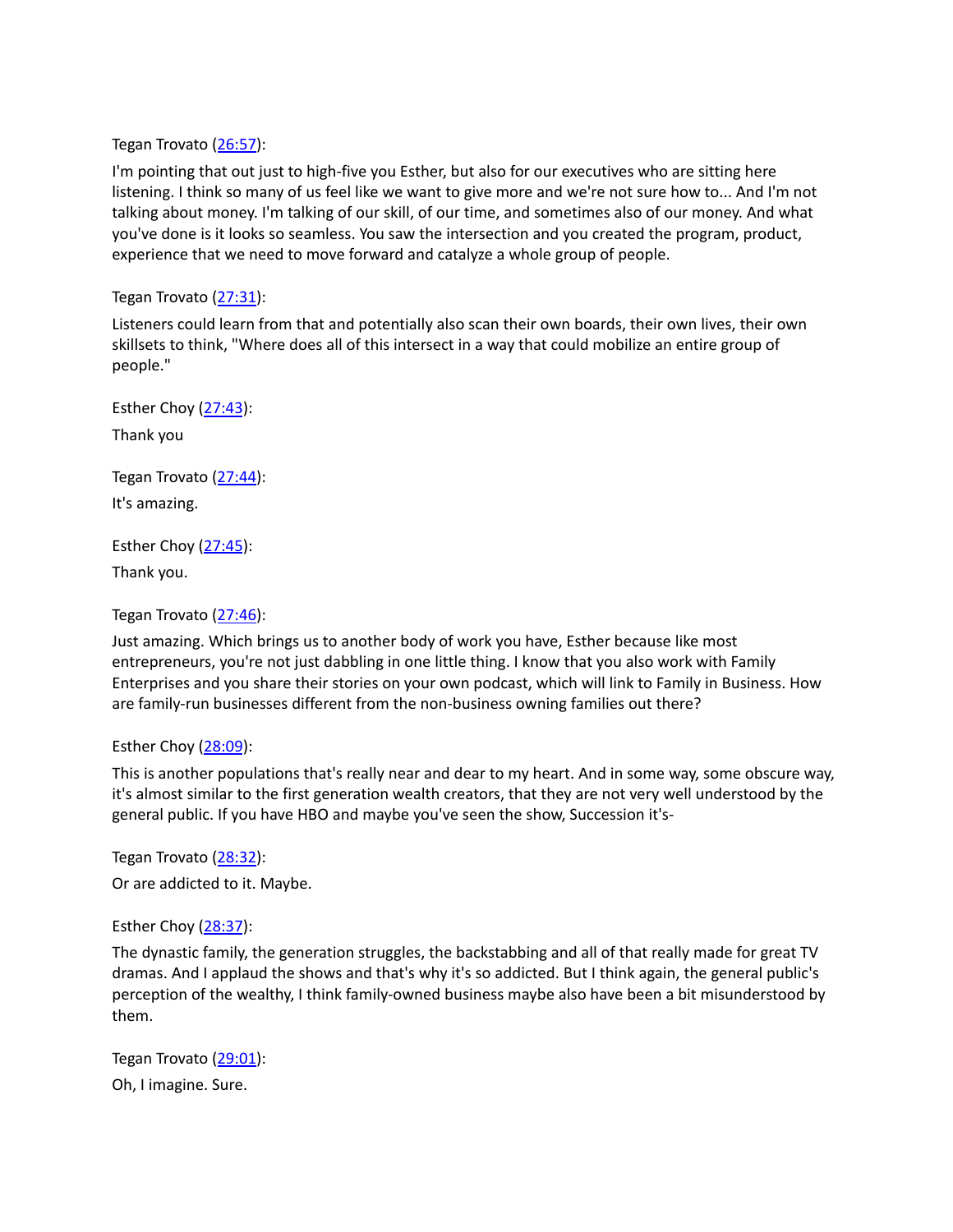### Esther Choy ([29:03](https://www.rev.com/transcript-editor/Edit?token=tTl33uRzK8blxrv0nCW18iy5zX6NOH63yH80VdJJJgBvQFo9BLCmOp77B_ErQlSfjdqwbctBKLe-L2AfbV7zFnK1Jg4&loadFrom=DocumentDeeplink&ts=1743.5)):

Majority of the families I've worked with and speak to first and for most was never about themselves. It was never about money or was never about their share of things, whether it be money, power, positions. Majority of family-owned businesses, the owning families, what they care most about is their employees. What they care second most is about the community, the environment. Just last week I read on NPR about Dollywood, the theme park. It actually was owned by a family enterprise called the Herschend Enterprise.

### Esther Choy  $(29:48)$  $(29:48)$  $(29:48)$ :

But the employees of Dollywood and a whole host of theme parks that the Herschend Enterprise own and operate, their employees now and their children in fact, they're eligible for complete tuition, post-secondary tuition support.

Tegan Trovato ([30:05\)](https://www.rev.com/transcript-editor/Edit?token=hnsysAO4aGBoJ04AZ_tZ0VB-b9NDUEIcdUddqAN4-vIBv53YfmoDf8gdqeuRz_3jYtTL-3AoPQrHf6UQtSppWOgHw4s&loadFrom=DocumentDeeplink&ts=1805.3): Wow.

Esther Choy ([30:06](https://www.rev.com/transcript-editor/Edit?token=c1i5hOQs8O-g03G6W2udGJMbV9qqZcLHik1FxSzDAMJvuxKI6l6B7bYRsjksIkYdFYfSUAMnXhPsli8M8bfOMqWC75M&loadFrom=DocumentDeeplink&ts=1806.45)):

And that is phenomenal and I applaud them. And that is truly coming from collections of nuclear families that really care about their employees. And their orientation, when you speak about family versus non-family, especially non-family public companies, is that they not nearly as beholden to the quarterly reports. The orientation is multiple years and usually the measurements in the decades, not quarter. But the interesting ironic about family businesses is that they do tend to be more private.

Esther Choy ([30:51](https://www.rev.com/transcript-editor/Edit?token=7Xo0jYHXlcAYqm5lRzYOnO2QIJhBP4xbVyjW3Q_GQa3qOmIEf-qiM1C0dO1rk23OJ8HPhoJzk-KFQDcc_Xe5whuh52I&loadFrom=DocumentDeeplink&ts=1851.25)):

Isn't funny when you mention my podcast, that's actually for the Kellogg School of Management at Northwestern University. I have a hard time getting my guest to help promote the podcast. They're just not into it.

Tegan Trovato ([31:06\)](https://www.rev.com/transcript-editor/Edit?token=oTvyJidUVqjzYNcV_9Aq1xqEuJirBrrC4hBEA8cnHN5_BvMmOR-Cc81V1uRyODpZJEEEwYn5gZkC7YJlBQ0bNp43LTw&loadFrom=DocumentDeeplink&ts=1866.81): They don't want to come across as bragging maybe, or-

Esther Choy  $(31:09)$  $(31:09)$  $(31:09)$ : They don't.

Tegan Trovato ([31:09\)](https://www.rev.com/transcript-editor/Edit?token=sBVeZsxaCVcVXPp9yZi766Yx42sVVi7HkpZLYis6gz0FOXRx_GzcKqxUHNWsZ6-o-wcHrxveODr3FcUGxkDs5WYhcf4&loadFrom=DocumentDeeplink&ts=1869.76):

... they don't share too much of their story and publicize it, or what do you think it is?

Esther Choy ([31:14](https://www.rev.com/transcript-editor/Edit?token=Wosweowk8Oc6N2sr2VSxcIlH3CUicE39J54PBWEegJl39CH_IqmP1e4TCjzxkdUL1fb5r23_2ngymiC7V6uAReXJTAE&loadFrom=DocumentDeeplink&ts=1874.62)): That's just the nature, is-

Tegan Trovato  $(31:16)$  $(31:16)$ : Private.

Esther Choy  $(31:16)$  $(31:16)$  $(31:16)$ :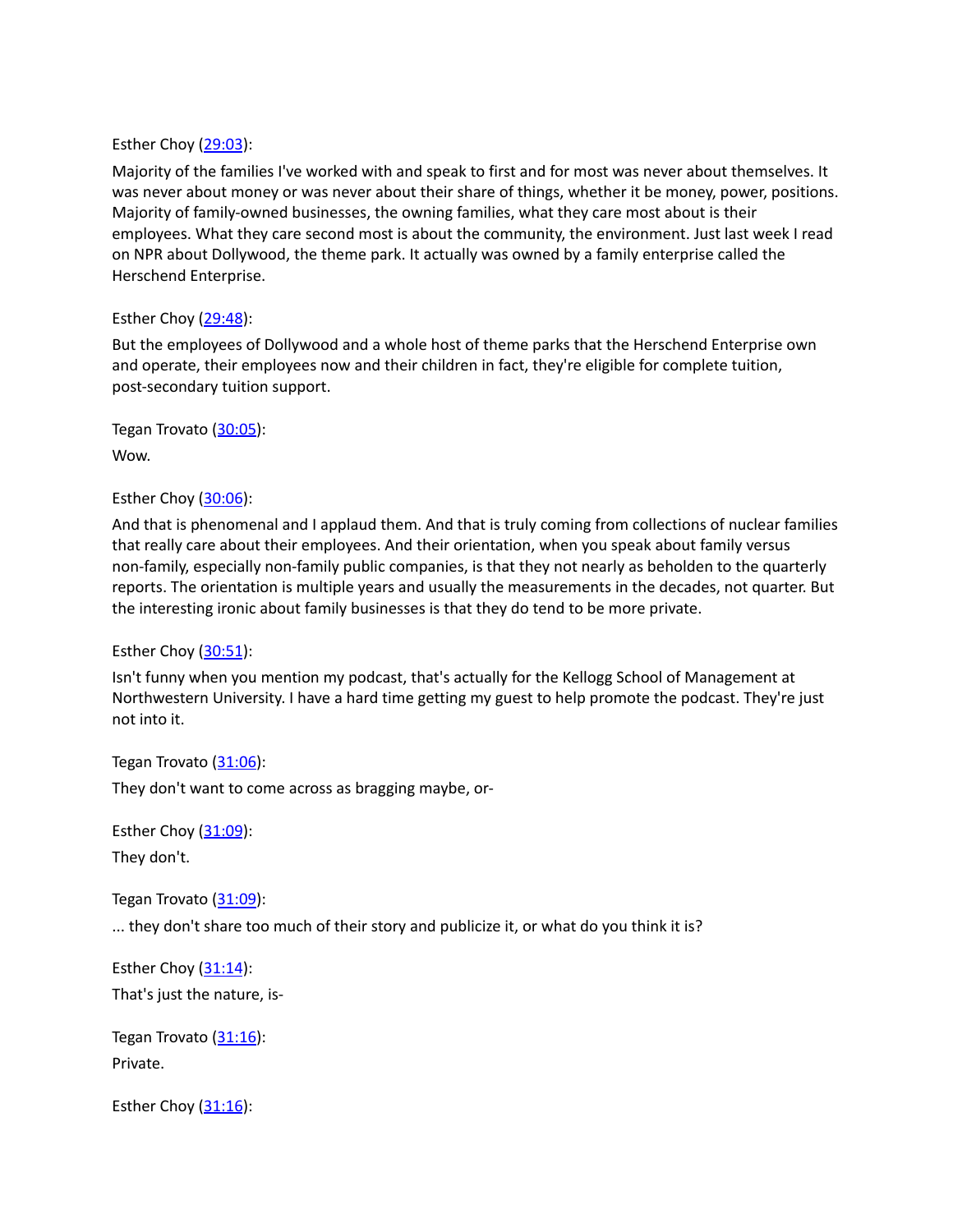They're very private. And so I think that is likely one of the contributors of a lack of true understanding of family businesses because they tend to be more private. And many times for good reasons, but I think where we try to talk to guests who are very open and very vulnerable. In fact, I think I read from a couple of comments on one of the podcasts sharing platforms that they call it, Uncensored Business Stories, which actually I do edit.

# Esther Choy ([31:53](https://www.rev.com/transcript-editor/Edit?token=dYBNsXUXn_03skxzda9ELHlTQ38Jwu1hVLlXTTi0Op7c1ZXcJCXKZKTnhjVNXE_DcJUWjcPoJGFsiCaIS2WQPOil7qQ&loadFrom=DocumentDeeplink&ts=1913.14)):

But is interesting how candid they are to a point where people aren't used to that level of vulnerability. Just describe it as uncensored completely.

Tegan Trovato ([32:06\)](https://www.rev.com/transcript-editor/Edit?token=l1UWoFTn5lEtyZxUrF7HOGXNYJkt6h1ncoS7IV5YUJolOPsMiJX5W_ZAjIgA1PD-7L2XAuCGOwwjNJyjFaxtMSlB7_Y&loadFrom=DocumentDeeplink&ts=1926.51): Interesting. Wow.

# Esther Choy ([32:11](https://www.rev.com/transcript-editor/Edit?token=SyM0U8RHEXTfSZq4402bxaxfF0DVWHW_7KoL0vkksYMejyxiFMLgEmwbIiSjzEWuxYlUsGeB0JoVaHtm_ovFgBJmkL4&loadFrom=DocumentDeeplink&ts=1931.47)):

It's an interesting segment to work with because they oftentimes ironically don't think about their story as much as they should because it started by mom and dad or grandparents, great-grandparents. Their stories could be better understood.

### Tegan Trovato ([32:32\)](https://www.rev.com/transcript-editor/Edit?token=WTklXpEiEnzjuAuOh6pozQiMdMj3bO5mDqrGNGS7362maEX5Hsptz0bU3u7D1-CUAH_uVPaDUB5tmdZvDvdMU9xaObU&loadFrom=DocumentDeeplink&ts=1952.54):

But it has to feel so personal. We have this comfort level for those of us in non-family-owned businesses of telling our story and it feels a little detached. Just not too close to the vest because it's all about the business. But when your business is run by your family, it has to feel like there aren't as many emotional boundaries, it has to feel deeply vulnerable. Because you're not just talking about an interaction with the CEO, you might be talking about an interaction with your dad and how you portray that or your mom.

### Tegan Trovato ([33:05\)](https://www.rev.com/transcript-editor/Edit?token=VUYNy49BFgfue-DqSDwx8_8A4BpAAvEnhn6_IYnEtXbLWEaL_xfuOgXMRRCYmMrr4MgyMHo5EQ5EcGI9He8AsszQkW4&loadFrom=DocumentDeeplink&ts=1985.93):

Maybe very careful how that comes off, right? Wow. I'm just really humbled by thinking about that. Never thought about that way.

### Esther Choy ([33:12](https://www.rev.com/transcript-editor/Edit?token=KYG1koy7C7UfstJeZk9RoGzfZ5Vsjhk22nKG0VQhVt2tPIZui_JhNlp-eoSzGqzjomx6wpbfnXzHgut0vflEdy3f6Iw&loadFrom=DocumentDeeplink&ts=1992.72)):

Yeah. And you probably are familiar with the Little Red Wagon Radio Flyer. So the third generation CEO, Robert Pasin, he was actually my very first guest and he talked about this argument that he with his dad about, I think it was the 75th anniversary of the company. And he wanted to make this big PR push and make a big splash and put Radio Flyer back on the map and whatnot. And then dad just told him, no. He does not like PR, he didn't understand what that was for and he's also an extremely private person.

### Esther Choy  $(33:55)$  $(33:55)$  $(33:55)$ :

So him describing that argument with his dad, man of few word, puffing cigarette or cigar in the office and then just dismissed this idea that he eventually won him over and it became this big splash and they had very, very positive feedback for that. But when family members talk about, "Yeah, I disagree with the CEO. Oh, the CEO is also my dad."

### Tegan Trovato  $(34:24)$  $(34:24)$ :

That's a whole different animal. It's a whole different business animal. So listeners, we have to tune into The Family in Business Podcast and acquaint ourselves with the uniqueness of family-owned businesses.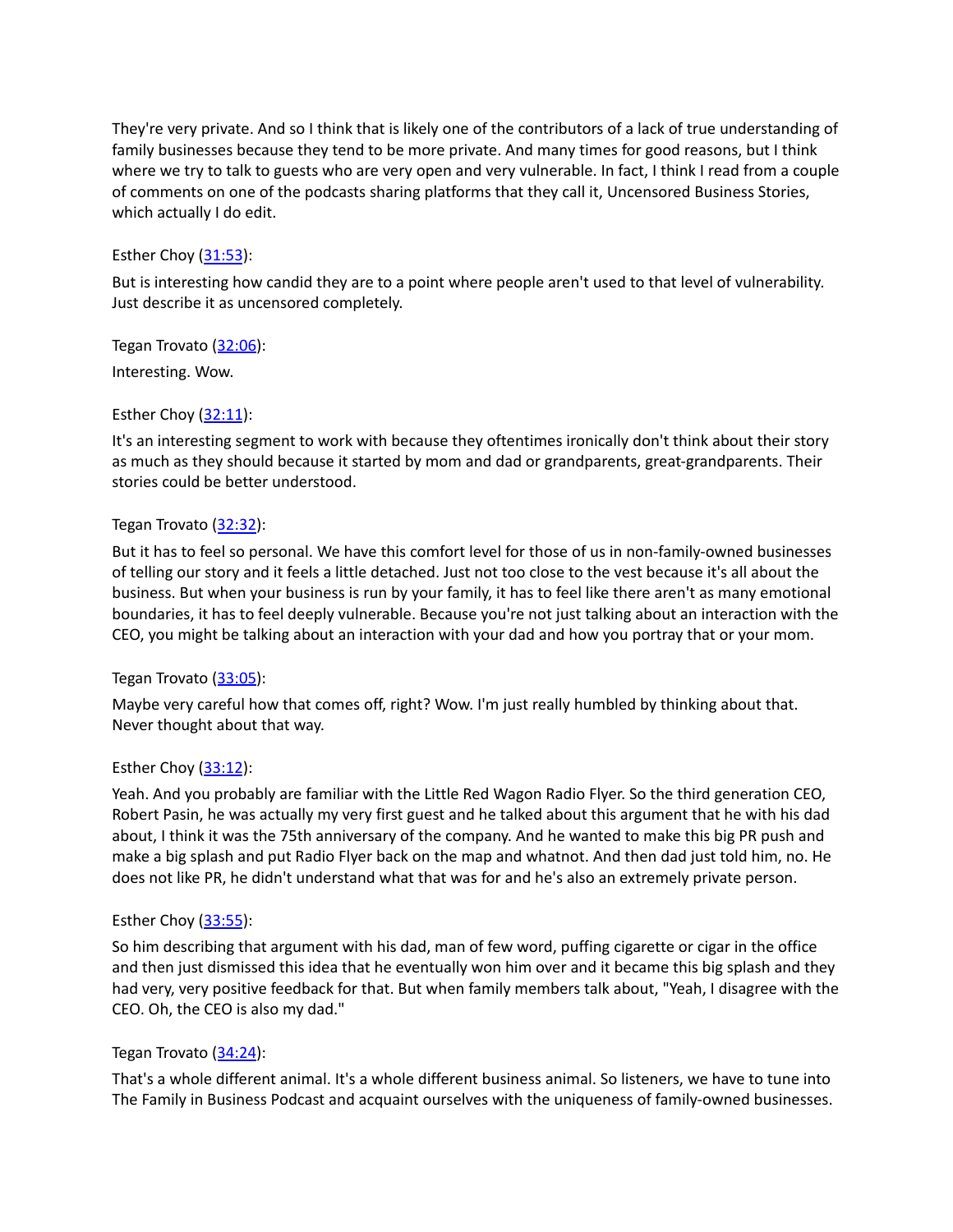And also I think take some really important inspiration from them in the non-family-owned businesses, because we can all inspire each other from those different sectors. So thank you for that.

Esther Choy ([34:48](https://www.rev.com/transcript-editor/Edit?token=z8tlN4gjphvzmNQKbmuZNUKMuewuGPoGHhKnphL25niB6NDwh7n4M6YLmG8qEQZ8FAUHccmfm5RlWdaWq1IsnXafSUM&loadFrom=DocumentDeeplink&ts=2088.96)): Totally agree.

# Tegan Trovato ([34:50\)](https://www.rev.com/transcript-editor/Edit?token=0axt2tqtHcneh9gdTaykV-cIpbb8Yus8Uj2UDc88P7UqLvuqgqMfn-wzIi6XSv42yYmInymNOmVx4S2RkgMm9pSzgy0&loadFrom=DocumentDeeplink&ts=2090.22):

Esther, I'm going to pivot in a minute to step outside of your work and have you zoom up a bit and speak more holistically to leadership. But before we do that, I just want to make sure, is there anything else you'd like to say, whether it's about the book or any of the other couple of work components, work streams we talked about that I don't know to ask you today that's important that you get to share?

### Esther Choy  $(35:13)$  $(35:13)$  $(35:13)$ :

You have asked the question of all questions. I think what I want to say about acquiring the skill of bringing a good storyteller are two things. One is that you can't possibly become a good storyteller without becoming a good story collector. So I think your listeners, especially your loyal listeners will basically just learn it by osmosis, by just listening to how you ask questions. It's how you can collect stories. It's just like writers cannot be writers without being ferocious readers. Storytellers have to be story collectors.

# Esther Choy  $(36:00)$  $(36:00)$  $(36:00)$ :

And how do you collect stories? One easy way is by asking great questions, just like the way you've been doing. That's one. Two is that if you feel that it might be a bit daunting, perhaps you had a lot of great storytellers in your life, in your family, at work, they just somehow know how to do it. They just roll out of bed and roll into a boardroom and somehow yeah, start telling stories. How do they do that? Don't be mystified by that because that's exactly why I wrote the book because there's a process.

### Esther Choy  $(36:38)$  $(36:38)$  $(36:38)$ :

The process is the same really, more or less for everyone, maybe everybody's journey with it is different. And so I just encourage everybody just get started. Don't get mystified by it.

### Tegan Trovato ([36:50\)](https://www.rev.com/transcript-editor/Edit?token=5tZDpA0-5dVOhHqqH6apOq6JIu1VhS3pucdejqbAYFhoCpbor1FQbpb97a_vg-UbRAlLtGkKbGn0wCsZ6g3hznuVCkM&loadFrom=DocumentDeeplink&ts=2210.53):

Great. Esther, your firm teaches classes too, right? That's a big part of how people can access and practice, is through hands on work with your group, right?

Esther Choy ([37:01](https://www.rev.com/transcript-editor/Edit?token=iZq0mL1PJZ0Op4iPvpOoKFGc1ixn3Fxxn3HFU81DF9IgR0kJUOMy0je28qeovJvOwa-afLP-Vnha3GMq4Men8gX0AVg&loadFrom=DocumentDeeplink&ts=2221.46)): Correct.

### Tegan Trovato ([37:02\)](https://www.rev.com/transcript-editor/Edit?token=x0A_7bo49lzDp02IbwhL-ZsYk8lDE0WVEhA6rYEnZRH-B3K7vpUVPvalU5UY1XASuiEztnOWo29Z3bYS8TqgtVfevEg&loadFrom=DocumentDeeplink&ts=2222.01):

And you work with organizations, you'll come in and work with organizations as well with leadership teams?

Esther Choy ([37:07](https://www.rev.com/transcript-editor/Edit?token=q0sRXJ3Zqofqli7IpeV5HO-Hjx6Ic9kKRjOxmfNnmFXCk2BBn-3aKsiUHtzVsz5lIEkUiaHLAnkX2vFtoITwYTVCWcU&loadFrom=DocumentDeeplink&ts=2227.08)): Yeah.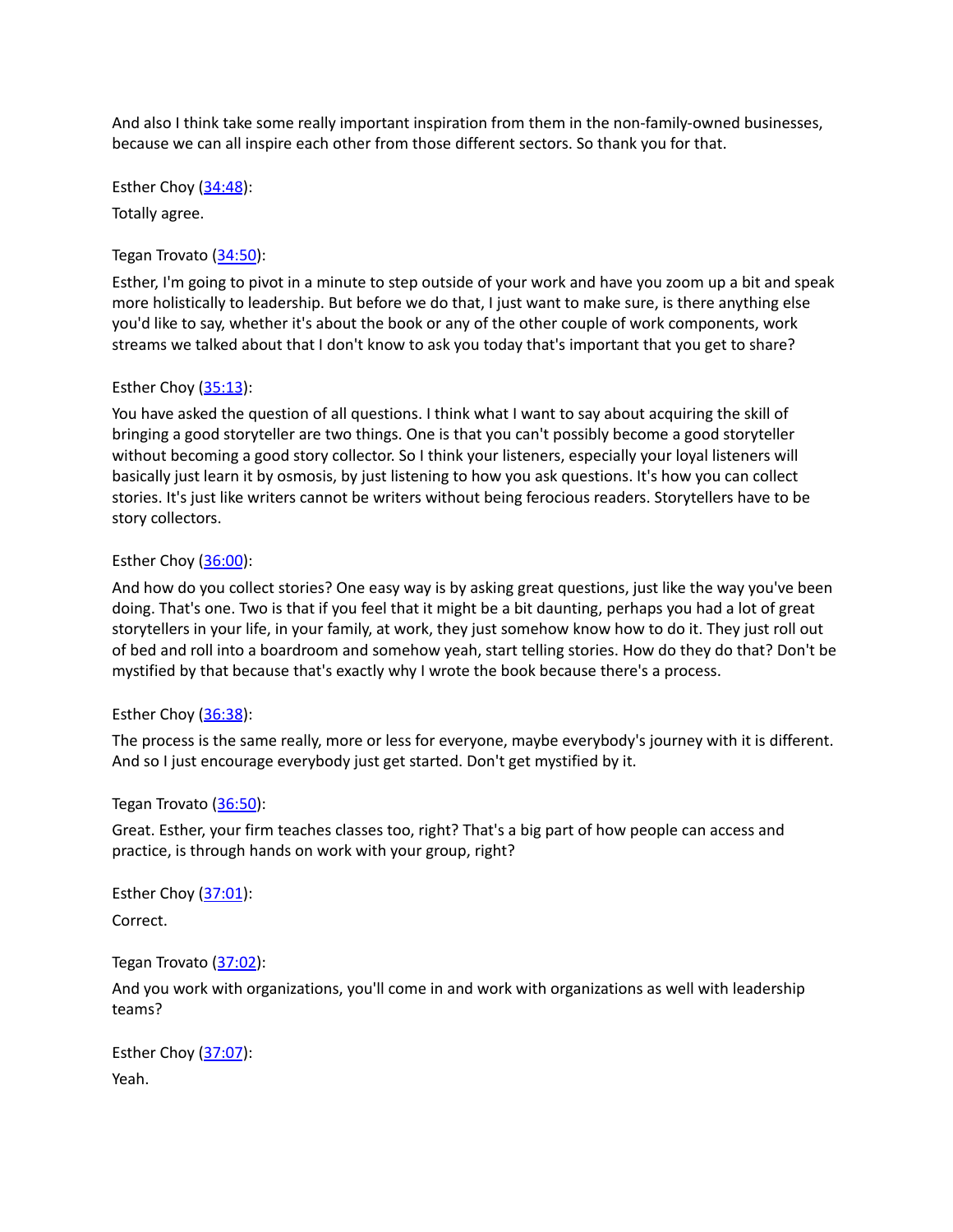Tegan Trovato ([37:07\)](https://www.rev.com/transcript-editor/Edit?token=9K3YZY7AbF7k8Oh0VgrEqWR-NzYZNXNlBIRsVVBuWxKPbg0SAgDaJEhEp6213kfpYnXA8PstMTWgYQVM_C26sCdnfpM&loadFrom=DocumentDeeplink&ts=2227.1): Okay.

Esther Choy ([37:07](https://www.rev.com/transcript-editor/Edit?token=tTDPzofA-kzhPEZDDzp8mXZl3JCsYMg1CSTIZgdGRuLBvqxH2vf0gFfKJAJNzt48FfRCu6ewvOv1UCeGv1xIYd8RJ6I&loadFrom=DocumentDeeplink&ts=2227.45)):

Yes, yes I do. I do. As well as if you just want to try it out, dip your toes in. We host a monthly Story Lab. It's completely open, but we have very limited number of seats, it's done virtually. And so this is truly a lab. You bring a story, a working draft. No need to be perfect. And come in and is facilitated by my colleague, Reena Kansal, and test it out, try it out, get feedback.

### Tegan Trovato ([37:36\)](https://www.rev.com/transcript-editor/Edit?token=fYwDzgBvF_xHiAaDrPGb06T5QEzxnPRHn7ojfvYI2Xa8XTBy3S3T2hh1DbLzOEx8Zqx3XGwtw0mVJMY-ofBWadl-avc&loadFrom=DocumentDeeplink&ts=2256.16):

Fantastic. Thank you. Before we move too far from storytelling, I want to ask you one more question, but this is more from a leadership, more holistic perspective of leadership. When it comes to telling great stories, looking beyond the framework, what do you often see senior leaders struggling with when they go to tell a story? And I'm thinking about things like is it overcoming the discomfort with being vulnerable, for example, is it tapping into a motion? What is it that you see leaders often struggle with?

### Esther Choy  $(38:10)$  $(38:10)$  $(38:10)$ :

The irony that although you're in the spotlight, it is so not about you. So yes, people are there to listen to you, what you have to say and having certain expectations of whatever you have to say will enlighten them, educate them, help them. So it's really not about you.

Tegan Trovato ([38:32\)](https://www.rev.com/transcript-editor/Edit?token=bX1J8C-jr4Y8K0THbtQw5ZbublQACuoBOO81ZzoAjaWcx3wLt-by5hPC6Y2Lb8Y75sRzAFy0P5JOo9B2glYlhzv4s8A&loadFrom=DocumentDeeplink&ts=2312.12): Right.

### Esther Choy ([38:32](https://www.rev.com/transcript-editor/Edit?token=RLLJEbypdEl-UvGLl7pjfrELD63h8Jz-jAYwDpl16FABwBNShkEv5bE3u_7UmoqGcNM_uZzbWv9iOhS6Ri0J0Wm_HpE&loadFrom=DocumentDeeplink&ts=2312.69)):

So I think the sooner people can come around to it, embrace it, it helps with the nerves. It helps with your own point of view about your content. And it really helps you almost quite literally put yourself in their shoes. And so maybe what you have to share is a personal story or the latest recently launched product that really is going to revolutionize what X, Y, and Z, that's yours, that's your company's. But at the end of the day, it is so, so not about you.

### Tegan Trovato ([39:15\)](https://www.rev.com/transcript-editor/Edit?token=R2l3Pjh53IkMXtDx_hyYswVHKEWkmqp5vpnQRVkW3J4AUpWogBwSzFdE8VHxgYEgAWVbVUYGEwh5TdHLvsq0yDrmR58&loadFrom=DocumentDeeplink&ts=2355.4):

I'm laughing because it seems obvious, but I know from trying to tell good stories myself, the literal practice of sitting down to write a story, I've been there and done it. It is so much harder than it sounds. Because we start with us most often and a lot of storytelling framework teaches you to do that. And I love that you're flipping it on its ear. No, it's the opposite, it's the audience we think of first, right?

Esther Choy  $(39:41)$  $(39:41)$  $(39:41)$ :

Yeah.

### Tegan Trovato ([39:42\)](https://www.rev.com/transcript-editor/Edit?token=mwZXd3hGj55lLO5Tm6XTC7x02ohrqi8QA2ogdEKJ3xjnxAlTK1hlOB-G_RWT987obr4BIWrvTg6hfsbB_gKR_1_xadI&loadFrom=DocumentDeeplink&ts=2382.58):

That's great. Thinking about leadership, Esther, you lead a company, you lead on these boards. You embody leadership. You're doing it all day, every day. You're doing it in your family with your few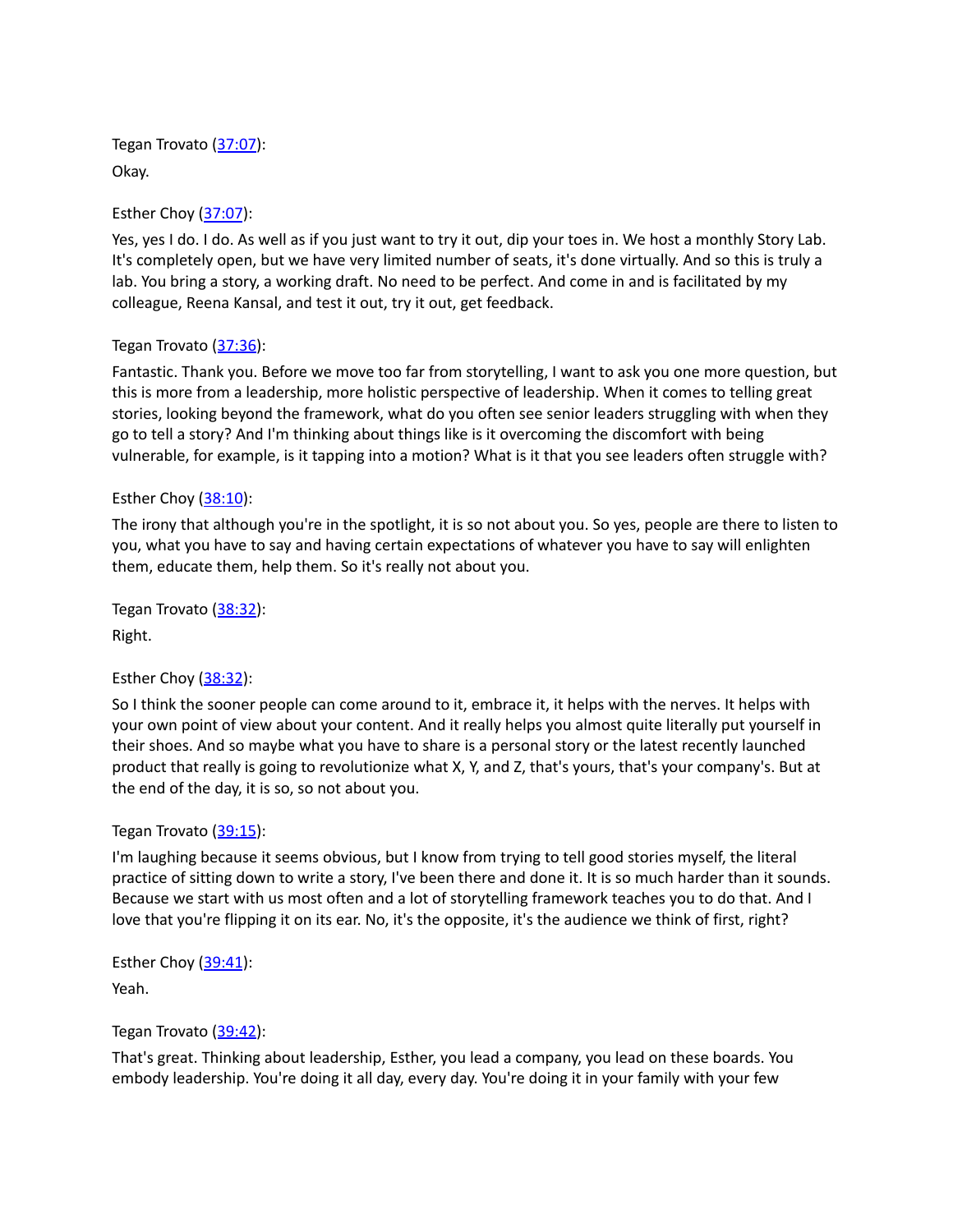daughters. How has your own leadership evolved over the last couple of years in particular? And what's prompted that change?

# Esther Choy  $(40:05)$  $(40:05)$  $(40:05)$ :

How has it evolved over the past two years? I think where I tend to do better at work that I don't do as well at home is that at work, I maybe have been trained and conditioned better that there's so much I can do. So going back to that, it's not about you the leader. I'm better at that than I'm at home. Te past two years, because we've all gone through the lockdown, my oldest during that time was in sixth grade, turning 12. And then since then turned 13.

# Esther Choy  $(40:49)$  $(40:49)$  $(40:49)$ :

It's a very pivotal age, lots of struggles, personal, social, academic. And she hopefully soon will find out where she's going to high school. And we live in the city, so we have to apply. It's not automatic thing you go to your neighborhood school. So all of at, I just have to in my personal parental role remind myself that to have more faith in the people is entrusted in me to care.

# Esther Choy  $(41:24)$  $(41:24)$  $(41:24)$ :

That I may not see what I think I should see, the growth or development or change, but I'll so much as go far beyond where the eyes can see and have more faith, I guess is the end of the day of what I brought to the table. Or say it another way, just stop being so darn hard on myself.

# Tegan Trovato ([41:53\)](https://www.rev.com/transcript-editor/Edit?token=5qft_eWrcl6gnwgHPbHypca2fUsU8dN_Qkol1gaiDYs8_-593B99dvzXHlMRGdvwul_f8duZlnbj26g63O6jhGsBKvI&loadFrom=DocumentDeeplink&ts=2513.87):

It's a message everybody listening could afford to hear. And I appreciate your vulnerability in answering the question that way and reminding all of us that there is not as much separation from the leader we are at home as we are at work, if we will allow it. Both of those environments can influence the other so nicely. But I think it's a fellow parent, I completely identify with that, being harder on yourself at home.

### Esther Choy  $(42:19)$  $(42:19)$  $(42:19)$ :

It's hard to disassociate yourself with what's happening at the home front. It's almost always that the good attribute should attribute to you, but maybe it shouldn't be 100% attributed to you. But then the same goes with the bad, but not as good that maybe it has something to do with you, maybe it has nothing to do with you. And so keeping that perspective and that balance that you mentioned so much, that it should be rightly, just keep pounding on people over and over again is that we need to have balance.

### Tegan Trovato ([43:03\)](https://www.rev.com/transcript-editor/Edit?token=iY4mGcTajfvfGKEnpaOTi59DkGSErt4W3dvBkIq9yKGKbOg8uhhSfW0UtJZUEenH_m0Br1cwbzDprXFc-fpy5fAVQqg&loadFrom=DocumentDeeplink&ts=2583.47):

Well said. What have you in your work as you get to hear leaders stories, and I would have to assume people love to overshare with you given the work you do. What do you see leaders struggling with the last couple of years? What are you observing thematically?

### Esther Choy  $(43:20)$  $(43:20)$  $(43:20)$ :

I think it's hard, especially the further up you move, the harder it is. So the further up you move, the higher the stake, the harder it becomes for people to delineate the difference between sharing what is personal versus what is private. Perhaps what I would say is that being a mother of a 13-year-old during the pandemic is really challenging. That's something personal to me, but I stop right there. There's no more private things that I would share beyond that.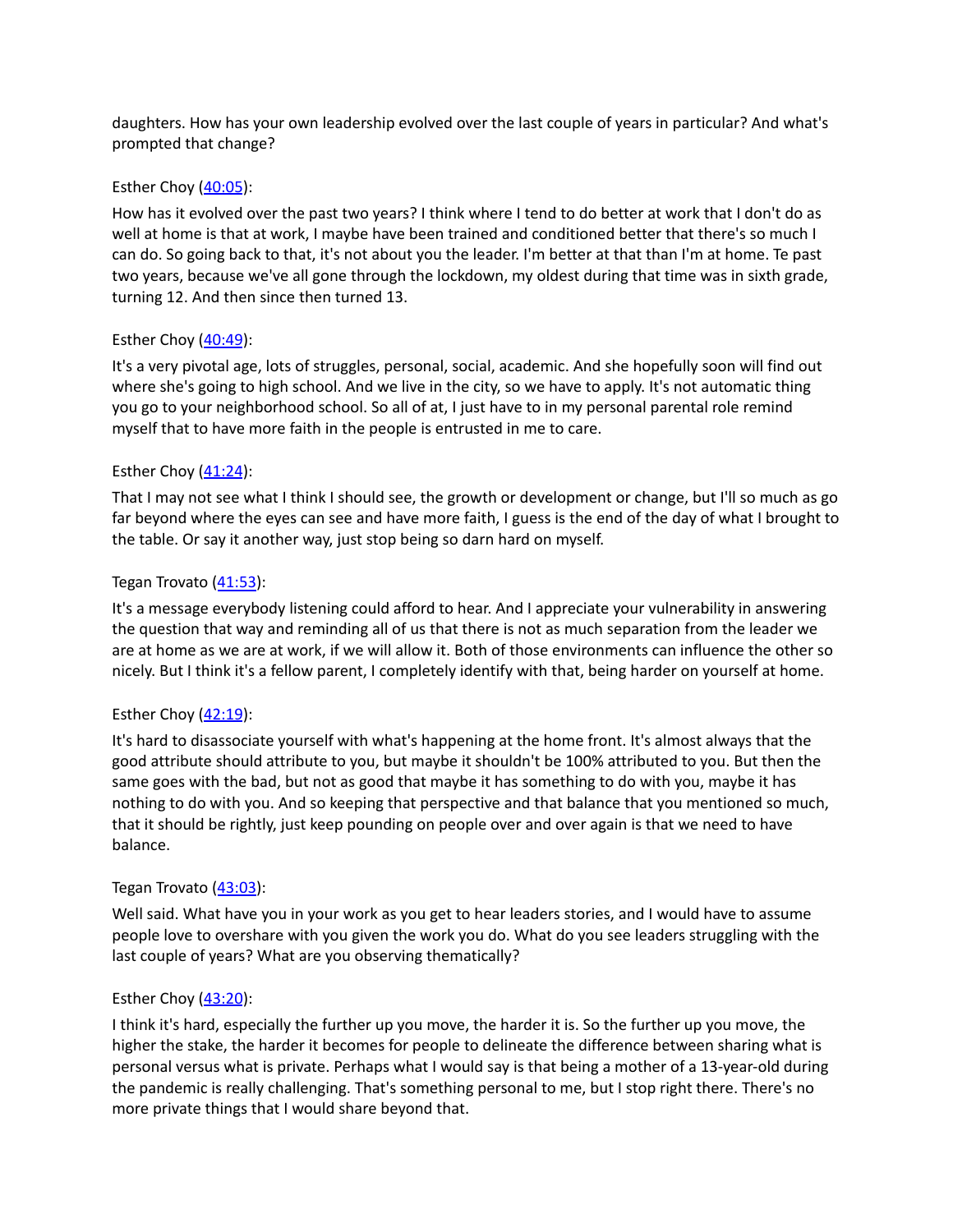Tegan Trovato ([44:03\)](https://www.rev.com/transcript-editor/Edit?token=tP6C-OnamyBbBpPa4c016WvYiuY3iA0cg5Gd0BIkP3Js_7qdZh9DUS2F1VLlKKmJrqUcz7MGAm2OvQUKrALOkEyWUgY&loadFrom=DocumentDeeplink&ts=2643.28): Got it.

Esther Choy ([44:03](https://www.rev.com/transcript-editor/Edit?token=f89r2RlgOKF2athpHnCW3z1uLEnMyyKgsbwcmALMJzgVNA1RL0OjL_QgU446NB59g-SBQDep7XLvfzLEjDflQHOMFRE&loadFrom=DocumentDeeplink&ts=2643.7)):

And I share that because is obviously something that I have been doing a lot of growing in, and growing usually involves some pain, at least some. And I decide to share that because I am rather sure that most of your listeners one way or the other can relate to that. That's when I decide that it is personal, but it's okay to share. I think I hope to that it will serve some purpose, some good purpose for the listeners. But then I know where the line is when it gets from personal to private.

Tegan Trovato ([44:40\)](https://www.rev.com/transcript-editor/Edit?token=LhW_JldKwjLxdlzz8iEKyC8h9-OZjS93n7P6r1APHxxYdFgsIt0NA1ZoFHrTC4OOO7C8lTmrzhkQlqhzNSQvV8zqRAs&loadFrom=DocumentDeeplink&ts=2680.37): That is a great distinction.

Esther Choy ([44:42](https://www.rev.com/transcript-editor/Edit?token=AXiZRWGlYlYL7i9O6xMbnXGJ6T-Jhug47tHgaXTmVOxNFdA_s_Z8yJgpnJttRorNFCCFOJitwDOE3yqZua4Tkj0HAB8&loadFrom=DocumentDeeplink&ts=2682.27)): People appreciate personal touch-

Tegan Trovato ([44:45\)](https://www.rev.com/transcript-editor/Edit?token=S2MpobFShP9-42U2Xyp7gcdIG7K0_h8111oA6UZ9mLoAAMCCO8DNfKxlYcDg-CcDAGKb9b_E-uJOCIswOnITf86MEoI&loadFrom=DocumentDeeplink&ts=2685.16): Yes.

Esther Choy ([44:45](https://www.rev.com/transcript-editor/Edit?token=-TlvlIbpI1pGkFke7WfxAofeHhFsa8oD91_92Wmhj92wbWrH3gs5ypXbI-RfytBf7fBbYJaOL3C1ArFzhyGESWdxupw&loadFrom=DocumentDeeplink&ts=2685.79)):

... but they don't need to know your private business.

Tegan Trovato ([44:48\)](https://www.rev.com/transcript-editor/Edit?token=0AONzOktLGX5SIHvTjwrUUrEAnFnAtt9Q1QMdX6QF7v19OeTLrqPFAE1cEilL5Aqzh0-SYegxZ4RGEqY0C8e-N89eF4&loadFrom=DocumentDeeplink&ts=2688.51):

Oh, I really love that. I think you're giving a lot of leaders permission to take a little ownership back. Because one of the things we are also observing at Bright Arrow is that leaders are being asked to be more emotionally available in both ways. Be there for me as the employee, but then also tell me how you're feeling, be a human with me. And I actually very much appreciate that shift in movement. But to your point, it's uncharted territory at work for most senior leaders. The more senior, the more uncharted that experience is generationally.

### Tegan Trovato ([45:24\)](https://www.rev.com/transcript-editor/Edit?token=8oEPjQy9nKWCszBNMiuEtZYBjhhOBFiQavK42uxY25_dLEMfkQfYxNe1Oq6zqrnrsMVd4wrSiiME5uDl6g597riq8r4&loadFrom=DocumentDeeplink&ts=2724.38):

And I think it's natural that leaders would be unsure where that line is. And I don't think I've ever heard anyone point that out, Esther. That is so brilliant and so true.

### Esther Choy  $(45:35)$  $(45:35)$  $(45:35)$ :

Thank you. If folks want to look up a couple of good examples that I've come across, Robert Pasin of Radio Flyer would be good. If you just Google him in YouTube and whatnot, there will be lots of speaking that he had done over the years that have that perfect balance to me, between being personal but also guarding the private. Another good example would be Scott Kirby, the CEO of United. Totally different company, one family-owned, one publicly traded.

#### Esther Choy  $(46:10)$  $(46:10)$  $(46:10)$ :

And Scott also just has this very amazing ability to be personable sometimes, a bit personal without ever treading anywhere close for being private. And he's a CEO of this major airline company that is under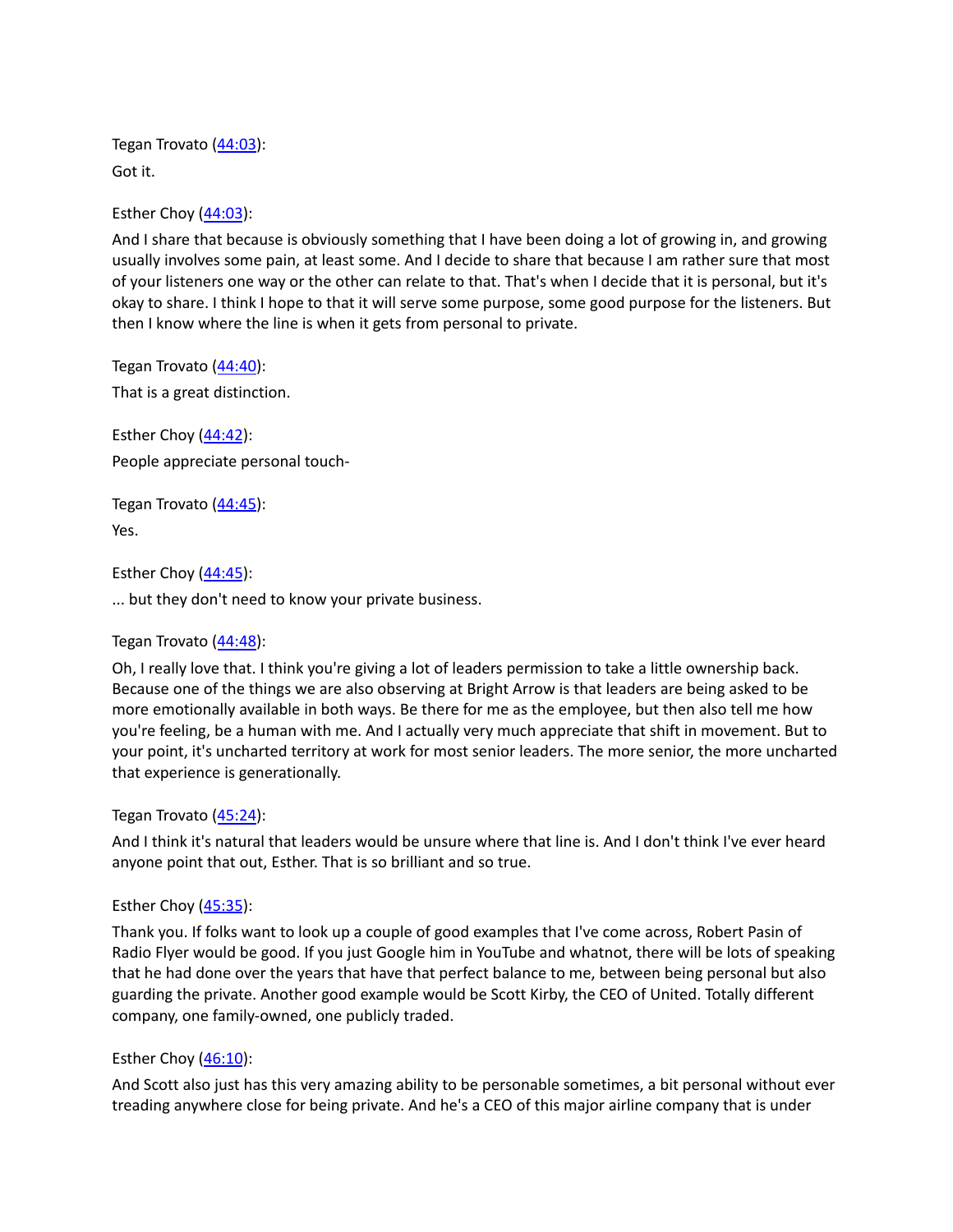heavy regulations and it's in the news a lot because flying, the health of our aviation industry and so forth. So if they wanted learning by osmosis, again, watch how people who are really good at that, how to do it. Those two are the top of minds that I can think of. They're really good at it.

Tegan Trovato ([46:52\)](https://www.rev.com/transcript-editor/Edit?token=KLgrYQsd8EJqi0bEg-K6V-1aUo3jHkAkbd8wXmw8kU2BB_aYn1MYdGEU5vQrlP8gIR6Q6-I_9e30nwfPWl3xx2FFxPA&loadFrom=DocumentDeeplink&ts=2812.42):

Brilliant. Thank you for that. Last question for you before we get to the question I like to ask all of our leaders that join us on the podcast. What in your opinion might leaders be doing in their personal lives that would impact how they lead at work, positively impact their leadership at work?

Esther Choy  $(47:11)$  $(47:11)$  $(47:11)$ : This might sound really old and cliché. I-

Tegan Trovato ([47:15\)](https://www.rev.com/transcript-editor/Edit?token=q1mBPVmQloDmjR9_-Kz1fimx92owiBG1ayCoaL42nXqrw2Zy1V2o2F24hDMRHLJfil11ykWqFJg4XJQiS9UTD9PJWnQ&loadFrom=DocumentDeeplink&ts=2835.45): Or classic is another word. It's classic, whatever you're about to say.

Esther Choy ([47:20](https://www.rev.com/transcript-editor/Edit?token=mKbR_4tIevAu29e3tdxZPJKA28-3DxSR5DaLk0DgazZ9P0GDt5WGbG8QlgKb3HLeuJc_avEX_wu7QJB4JjA06CGH62k&loadFrom=DocumentDeeplink&ts=2840.08)):

It just really depends on how I say it. It could be cliche or classic, it's up to you now.

Tegan Trovato ([47:26\)](https://www.rev.com/transcript-editor/Edit?token=_JTSWZgAGQneIn1Z32J882ow5FE8w57dcmlhwy1sTOTpj8h76y3oSdvRr5vs32h96YTeiS6z3yS-PJ5xC81-LZ7PehU&loadFrom=DocumentDeeplink&ts=2846.97): Yeah. Let's see what you do here, Esther.

Esther Choy  $(47:29)$  $(47:29)$  $(47:29)$ :

A while ago, I started doing those warmup questions with my podcast guest and the warmup asked to do with a couple of questions. And one of them is, what is your favorite way to waste time? I purposely don't tell them the questions ahead of time.

Tegan Trovato ([47:46\)](https://www.rev.com/transcript-editor/Edit?token=h6nw-LPbZPU0T5I9NuGo9edlDXT511r3WcVF927c3jpebebCpsaVu7eZ4UGXEOxG3iDgjHi_uXP980UR4xHvKkwV0oU&loadFrom=DocumentDeeplink&ts=2866.08): Sure.

Esther Choy  $(47:46)$  $(47:46)$  $(47:46)$ :

I just want to get whatever is top of mind. And people have this strange... I guess not strange, but it actually is understandable relationship with this whole idea, "Oh, I can't waste time." Especially if your time is definitely at a premium at work, most likely with your family, how can you waste time, let alone your favorite way to waste time? But it is in that paradox, that's why I want to hear what people have to say. And so inevitably what most of the time I get back is their hobbies.

Esther Choy ([48:28](https://www.rev.com/transcript-editor/Edit?token=qYpFzIN0iqXvhFla2q3s2_mXh5aPGp8t5kpBiS4O3VMuKU90fPGs6Af2r7OakJgufSdMmUrVAPoHoeglKfId-mCr-Lc&loadFrom=DocumentDeeplink&ts=2908.32)):

And so I would really encourage people to set aside reasonable amount of time to pursue their hobby, but even better, if they would allow it just set aside reasonable amount of time for them to waste time, just do something unproductive.

Tegan Trovato ([48:51\)](https://www.rev.com/transcript-editor/Edit?token=iwIiQK52pJtyEi8PQaBVLaI9Q-28ycsVucbP7vHJEoRYMdGpkeoB_uB-JhQ4B5fgXPbWNkWlTOan1iGnjN69YJei_KY&loadFrom=DocumentDeeplink&ts=2931.21): I love it.

Esther Choy  $(48:51)$  $(48:51)$  $(48:51)$ :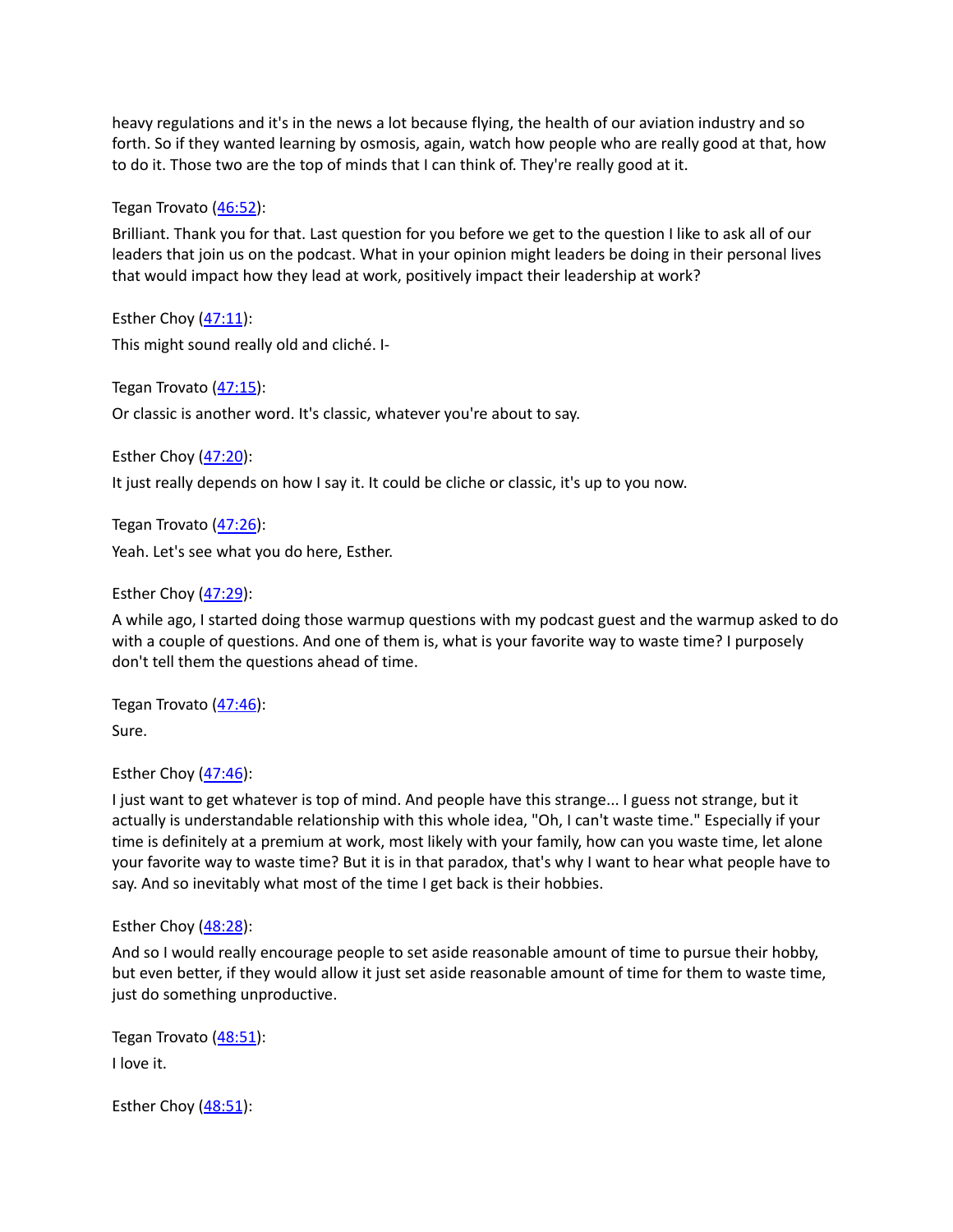And I won't get into it. There's a huge body of research work that points to how good it is for your body and mind and relationship to do something unproductive regularly.

Tegan Trovato ([49:05\)](https://www.rev.com/transcript-editor/Edit?token=Jwk4wI-JVqXdB2H1KbIfsv-SSDp-s6evfZJDhqYAUBtGLBXRFruF766GCp72NtkUH1hus6EZj29k9wXWOvIQ6Fuoz50&loadFrom=DocumentDeeplink&ts=2945.92):

It's the wealth work of creativity. It comes from that space we create, it really does. Okay. This is brilliant too, I love it. And I feel like I skirted around having to answer the question, because I think I might be embarrassed if I told everyone how I wasted my time.

Esther Choy  $(49:20)$  $(49:20)$  $(49:20)$ : Oh, do tell, do tell.

Tegan Trovato ([49:21\)](https://www.rev.com/transcript-editor/Edit?token=iCsouFj-yETwIkelEtCa7wz3V1WTBpFXYyBVDmGeZSHUTTxZAnKvFgNBSZXFiPYp10WDzBGwmDJlP5z6fr58j19rGoQ&loadFrom=DocumentDeeplink&ts=2961.75): Oh my God. Well, I'll tell you mine if you'll tell me yours.

Esther Choy  $(49:25)$  $(49:25)$  $(49:25)$ : Okay.

Tegan Trovato ([49:26\)](https://www.rev.com/transcript-editor/Edit?token=rlh5dsVepjPSuUSqaCIGUSTC4QZMFBfRLLNQEO7oj57HJrLsfkb1RTEEMb6xix9Cn71fwIlzv3383DyfrdHaLqtBlXw&loadFrom=DocumentDeeplink&ts=2966.37): Yes.

Esther Choy  $(49:27)$  $(49:27)$  $(49:27)$ : All right. We have a pact.

Tegan Trovato ([49:27\)](https://www.rev.com/transcript-editor/Edit?token=QYQCqKdVRVbHQFKEqJjQyfR1xgST8niPaiTEZ-6ItIq-0lri4B-6h9ULpfukhqc6l4ukXZcO7KsM2LR9q4NtLPzwyjs&loadFrom=DocumentDeeplink&ts=2967.99): Oh God. Okay. Mine is not hobby-related. It's-

Esther Choy  $(49:31)$  $(49:31)$  $(49:31)$ : Okay.

Tegan Trovato ([49:32\)](https://www.rev.com/transcript-editor/Edit?token=Uoga5Vl_i76cmtrSIXcy-deLLQX3_0TM3a6put6x9P76nhKgFYrMA27q60ytr06pbrCbog1KZb-wj83hT3_7fM3D3TU&loadFrom=DocumentDeeplink&ts=2972.26): I watch The Real Housewives.

Esther Choy  $(49:37)$  $(49:37)$  $(49:37)$ : Ding, ding, ding, ding. 10 out of 10.

Tegan Trovato ([49:39\)](https://www.rev.com/transcript-editor/Edit?token=ovAIyPvl9r56X-PrCTbsLe_mWFBCthAY9u5oCwDGT1BKaoqM1rAJbK1lh1X6D2gKpGm4uIqPIkzAs-UiGc99P6miiiE&loadFrom=DocumentDeeplink&ts=2979.04):

It's pretty up there. Isn't it? I have literally had people tell me they've lost respect for me when I tell them that I watch that and I don't even care. But that's a good time waster. My brain is off, there isn't a shred of anything intellectual going on there and I completely dip out of reality for just a little while, so.

Esther Choy ([50:00](https://www.rev.com/transcript-editor/Edit?token=ABHMFITfvBFykINvpZjV79StA6McWnZcc8VdOmJaWJAnBZylPJRk6Bm4XObxXviv5lC-2f9OWZqj0rr82aSD2Qmm9pw&loadFrom=DocumentDeeplink&ts=3000.02)): Oh, okay. All right, wow.

Tegan Trovato ([50:00\)](https://www.rev.com/transcript-editor/Edit?token=9beREtLzezQtlZ_tukfuh4sX8hhxJ_iiDZeaOMpKTJE-nr0B9fgNQzjgNrPDFPh0Q3Nt_DyXFEt2zUFuYHKDbVzRzyc&loadFrom=DocumentDeeplink&ts=3000.03):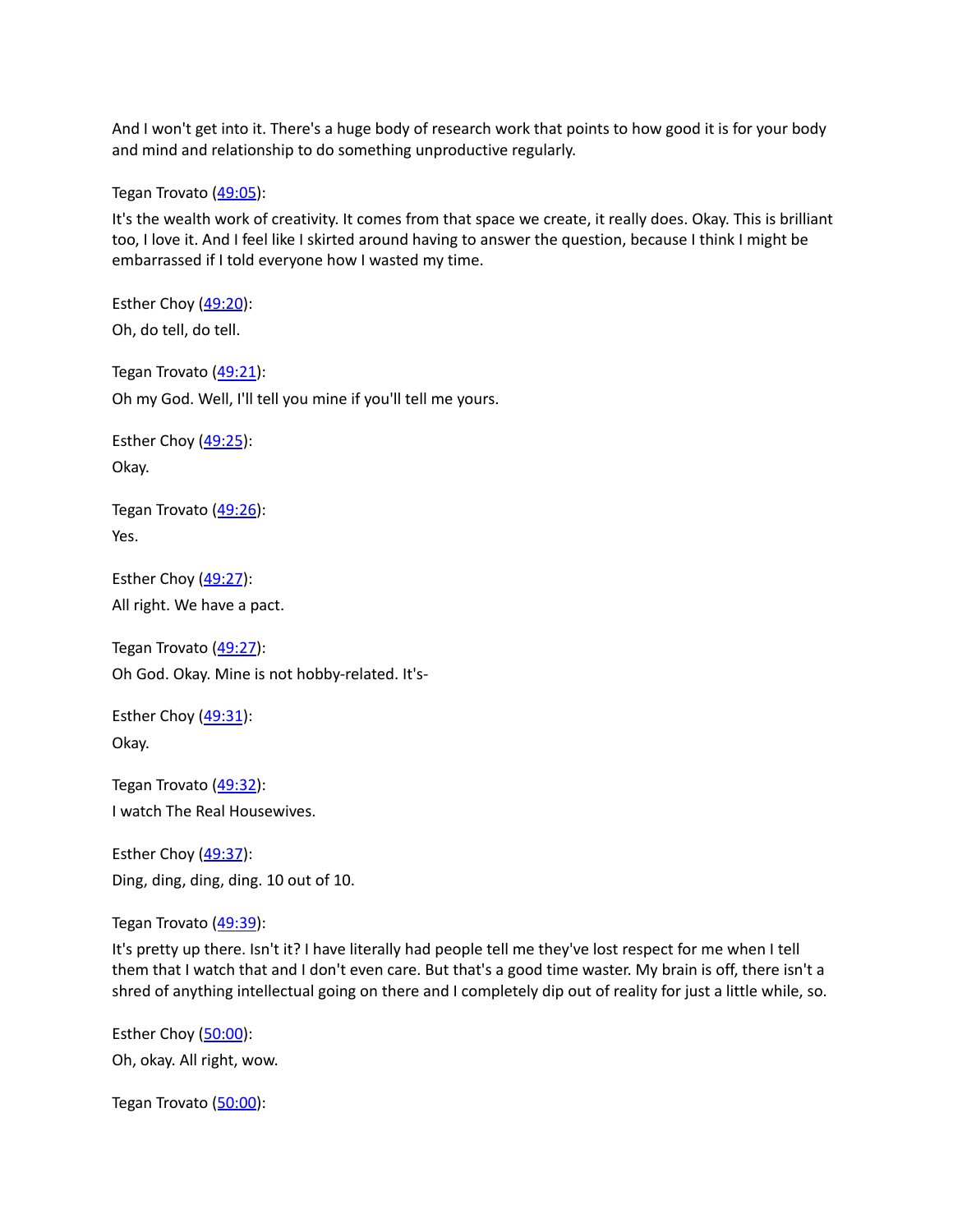Okay. What's your, Esther? You're going to make look bad. Tell me how you waste time.

# Esther Choy ([50:06](https://www.rev.com/transcript-editor/Edit?token=MDN5ASXlFOL--MQFeA9uGkMdEEbrw7Pk1bpmUOSaAsRhEQMnZn2iUn0C9L1zGOWLbIrSXBSBk8O8VEeykHNA0ZjAtMo&loadFrom=DocumentDeeplink&ts=3006.51)):

I literally waste time, see, so you can tag your value judgment on someone by what they watch. By the way, you just double your respect with me with that.

Tegan Trovato ([50:21\)](https://www.rev.com/transcript-editor/Edit?token=eS3BYSb4Hf8oCuGwkZ-ky8IUwQWMmV-hkH2J5RxkSMZqic3pQXa0bWmtu7CS4sghsQFJRefEnYa6wEu2X6wn7iHXPvM&loadFrom=DocumentDeeplink&ts=3021.27):

Thank you. Are you my kindred on the that? Thank you very much.

### Esther Choy  $(50:24)$  $(50:24)$  $(50:24)$ :

But I literally waste time. It's my favorite way to waste time is if I give myself the permission to come in and do an email and then I'll go to my bookshelf and grab a book, I read a page. And then I'll go clean up my mess pile on the other side of my office. But I would only get maybe a few pieces of paper organized. Then I would go get myself a cup of coffee. And then I would remember that I need to make a doctor's appointment and so on and so forth. I think you get the picture. That is literally how I just like to meander.

Tegan Trovato ([51:05\)](https://www.rev.com/transcript-editor/Edit?token=S8i8EeVYT0czlpyJgx1uC7cYFX7rY892gLBV3D8kiJsEOG2Gx3Qevg5bQNVcObdGlxjAKeSeIih4vUpzmvPKdH92QH8&loadFrom=DocumentDeeplink&ts=3065.14): You putts around.

### Esther Choy  $(51:06)$  $(51:06)$  $(51:06)$ :

I putts around, I like to meander. That's like, I don't know. I feel like I'm mentally swimming in clouds when I can do that.

### Tegan Trovato ([51:17\)](https://www.rev.com/transcript-editor/Edit?token=zthPHbGpm_igGYXYtzEHO4Y4USD_6FIPNdGNYeaKfYwddRePphudgrm9CABmv81065S7fxitdamMRN0pgpM7oEbDTGM&loadFrom=DocumentDeeplink&ts=3077.55):

Love it. I love it. Oh, thank you. That's a super fun question and I'm going to try this on a couple folks. That's great. And I also support the idea of having a hobby. And I will tell you, you probably see this in your work, a lot of leaders don't have hobbies, they just work. And I have been guilty of that. There's this quote by a centenarian. Is that how you say it? Centenarian.

Esther Choy  $(51:41)$  $(51:41)$  $(51:41)$ : Centenarian, yeah.

Tegan Trovato ([51:43\)](https://www.rev.com/transcript-editor/Edit?token=haqbCDEplitBBHAFstJA9ZiMOQQkQi1_e__CbMBCoyK79DKamih7H1bTHCcFp65eiWfIbcblO4aIuuuXRzcHQqSCL-M&loadFrom=DocumentDeeplink&ts=3103.63):

Loosely I'm rephrasing or quoting it. She said, "If I had known I was going to live to be 100, I would've picked up the trumpet at 40. Because I'd be classically trained by now." And that stuck with me. I read that sometime in my early 20s and that's with me. And I too got sick of telling people when they asked me what I do for fun, that I read or work out and set out to play in some hobbies this year. So I appreciate you bringing that forward for us. It's very important.

#### Tegan Trovato ([52:12\)](https://www.rev.com/transcript-editor/Edit?token=cr7lcBnWS1Mw6L1tphncIgj5LokETo7wsgP_H5prO5x085SJNLI6wTXdTCEG_ZOMhR_vzQnhRmScLmXtdNvyakRvyxE&loadFrom=DocumentDeeplink&ts=3132.26):

How can listeners find you online, Esther, if they want to learn more about you, your work?

Esther Choy ([52:18](https://www.rev.com/transcript-editor/Edit?token=BY0pCY7ZQLFCRToIl04Ch2OZCElc-lU6aq_hFDy9N21mXUOI9I234mTRQYI_-dCuEUBBTZ855U0uWlsOWW_XNnNV8jk&loadFrom=DocumentDeeplink&ts=3138.21)):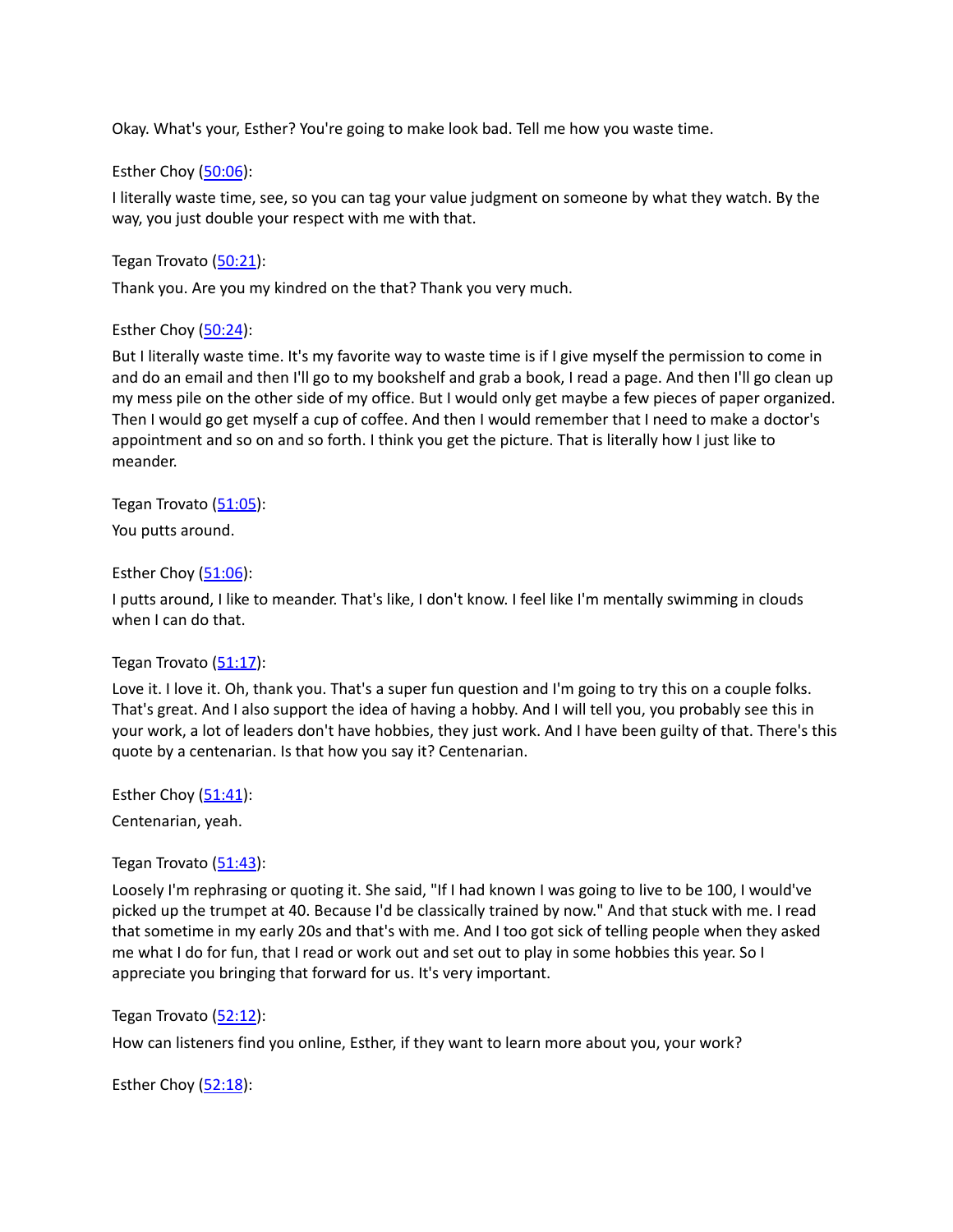The website is probably the best place, leadershipstorylab.com. It's just a central repository of all my research, podcasts, block posts. I do have a Forbes columns. If you just Google my name, Esther Choy in Forbes, then you should be able to find it quickly. We try to share Mingly LinkedIn and Twitter, where we have spotted great storytelling examples. There are so many actually.

Tegan Trovato ([52:51\)](https://www.rev.com/transcript-editor/Edit?token=_YahBkhdMWOVnWnaRHobbcT7evQPdNJMsQm0QlL3ggOTWD0jDBKBAosvaCpb5BFwgqOnlj6f-PiC9px_S_Bpqb-Ozmc&loadFrom=DocumentDeeplink&ts=3171.4): Good.

Esther Choy  $(52:52)$  $(52:52)$  $(52:52)$ : Those will be the good places.

### Tegan Trovato ([52:54\)](https://www.rev.com/transcript-editor/Edit?token=wV3691nc2Hv1tb3b8FEatNYv-Hg1lpfcCL0mC4rteNJwjzhPWeFsBkOtqyoFLJcHbNl-7CLuEfoMfFSdKLiC4bUD8QM&loadFrom=DocumentDeeplink&ts=3174.53):

Great. I'll make sure I include all of that in the show notes for listeners so they can easily go look everything up. And in closing, Esther, as you know, the podcast was created to discover the behaviors, practices, beliefs, and skills that future leaders need to possess so that they can lead these systems that have and will continue to change at warp speed. To get your read on what's required of future leaders, just finish this sentence for us. Leaders of the future will?

# Esther Choy ([53:23](https://www.rev.com/transcript-editor/Edit?token=EB6CLIabubkTTOuLnDSIbjplGtV_PDYmRJYU9mbKhr04LSeRB8c1rJxUfdvXANx2p_n1-j6haZEH6XAYb_h9TKIrUWM&loadFrom=DocumentDeeplink&ts=3203.36)):

Leaders of the future will have to know their own stories as well as the stories of their audience.

# Tegan Trovato ([53:36\)](https://www.rev.com/transcript-editor/Edit?token=2hZGbHmn9YWlrKUf6L8EpINT83SRfpGlZ2WPdv0lSUS0rMS-F7Uvtc01x4G71_WCj6X0W1_XMqnWl1GUVsQZfOfu_ys&loadFrom=DocumentDeeplink&ts=3216.16):

Beautifully said and it's perfectly clear the work we have to do there. So thank you so much for joining us, Esther. It's a pleasure to learn from you today and to be in your company. And I would encourage our listeners to go absorb all your great work out there. Thank you for putting that out into the world for us.

### Esther Choy  $(53:54)$  $(53:54)$  $(53:54)$ :

Oh, thank you. Thank you for this opportunity. It's equally enjoyable for me, if not more. And I just really appreciate having the opportunity to learn by observing how you conduct and guide conversations. And just by your preparations, by your thoughtfulness, by the questions that you design and sequence. Looks like it's effortless as with most things like we are watching the winter Olympians as if it's effortless, but you know that lots of efforts has been put into it. So I really, really appreciate you.

### Tegan Trovato ([54:32\)](https://www.rev.com/transcript-editor/Edit?token=L9OQ5PORjTH-jJJ7YX-9z0gHv3kGL7JHjmn1dYj4dN0DfafOpQWKpALer3e3jahZhnAI7HmYC1B1IjyHrLibHnYPBxE&loadFrom=DocumentDeeplink&ts=3272):

That is such a high compliment. On that note, we're going to end. Thank you, Esther, you're the best.

Esther Choy ([54:36](https://www.rev.com/transcript-editor/Edit?token=c0Z8BI2g4GZiBiXyKCIOjpJR4aSfHGDZ7VLMFdvsUf1QDzw2bQ4lAvmLeNLeuPTIeP_ueZFOJuLYqCl44h9B1Rx0VC8&loadFrom=DocumentDeeplink&ts=3276.38)): Thank you. Thank you.

Tegan Trovato ([54:37\)](https://www.rev.com/transcript-editor/Edit?token=7mi72lX0P5lhBkQ3Z0AUM3B6FQD0knaqhwlm1R6n3ERer-Zxue1NBNtQ56A1PIBPo0Vci7YB_0acc4OvyVzNrJOpYoI&loadFrom=DocumentDeeplink&ts=3277.6): All right. Take care.

Outro [\(54:39](https://www.rev.com/transcript-editor/Edit?token=lagG6JJliVHJE0oSvBXUww4qPg3Jt0NUIqmG5kzecHM7-y5iVODUUGCnJYe9HVkiJQyAOsTQYKpRQeZV0LSUKae_lck&loadFrom=DocumentDeeplink&ts=3279.01)):